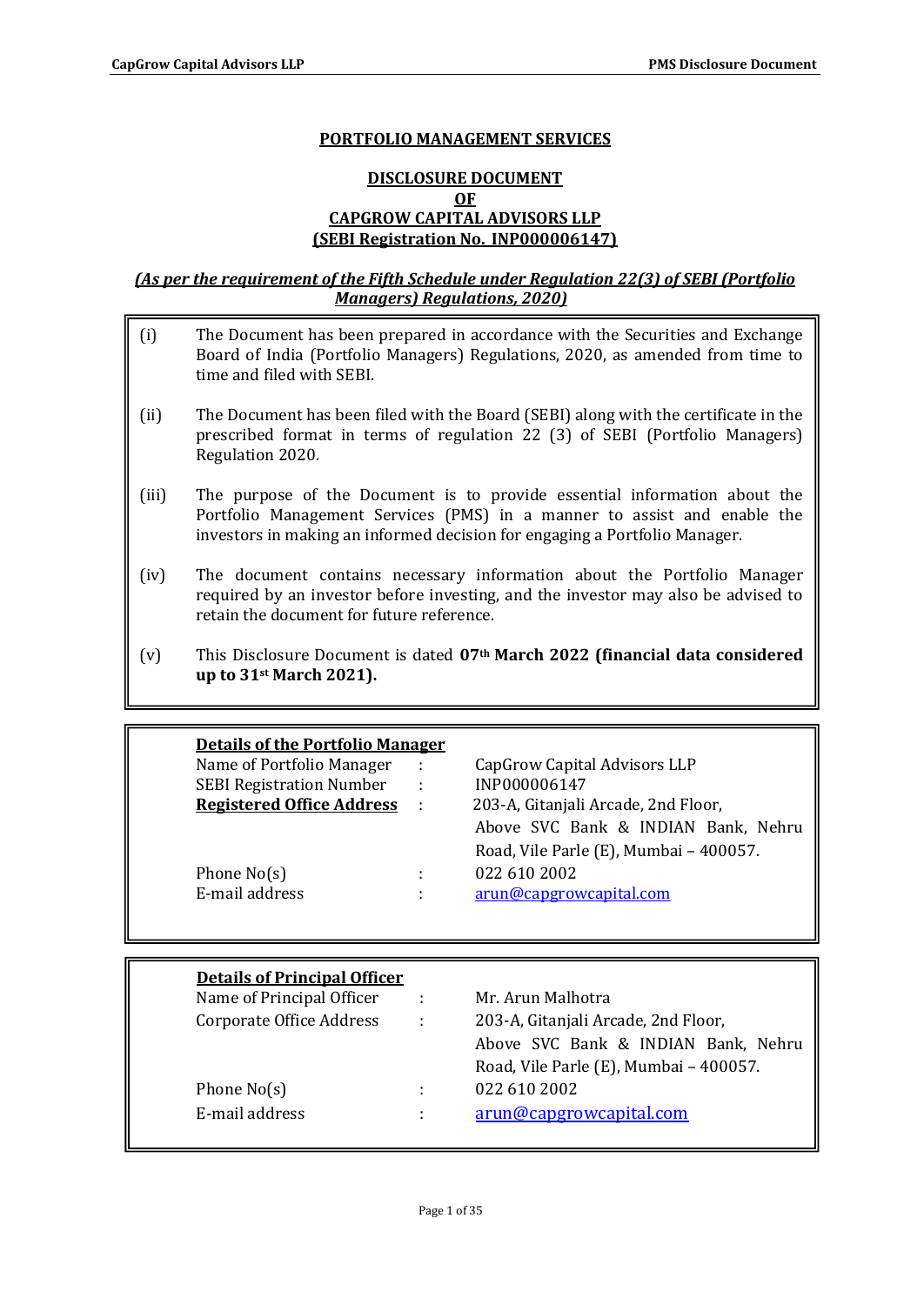# **I N D E X**

| <u>Sr.</u><br>No. | <b>Contents</b>                                                                                                                                                                | Page<br>No.    |
|-------------------|--------------------------------------------------------------------------------------------------------------------------------------------------------------------------------|----------------|
| $\mathbf{1}$      | Disclaimer Clause                                                                                                                                                              | 3              |
| $\overline{2}$    | Definitions                                                                                                                                                                    | 3              |
| 3                 | Description about Portfolio Manager                                                                                                                                            | $\overline{7}$ |
| 4                 | Penalties, pending litigations or proceedings, findings of inspections<br>or investigations for which actions may have been taken or initiated<br>by any regulatory authority. | 11             |
| 5                 | Services offered                                                                                                                                                               | 11             |
| 6                 | <b>Risk Factors</b>                                                                                                                                                            | 16             |
| 7                 | <b>Client Representation</b>                                                                                                                                                   | 20             |
| 8                 | The Financial Performance of Portfolio Manager                                                                                                                                 | 21             |
| 9                 | Performance of the Portfolio Manager for the last 3 Years                                                                                                                      | 22             |
| 10                | <b>Audit Observations</b>                                                                                                                                                      | 23             |
| 11                | Fees and Services Charged (To be based on actual)                                                                                                                              | 23             |
| 12                | <b>Taxation</b>                                                                                                                                                                | 24             |
| 13                | <b>Accounting Policies</b>                                                                                                                                                     | 27             |
| 14                | Agreement                                                                                                                                                                      | 31             |
| 15                | <b>Termination of Agreement</b>                                                                                                                                                | 31             |
| 16                | Disclaimer by the Portfolio Manager                                                                                                                                            | 31             |
| 17                | <b>Investor Services</b>                                                                                                                                                       | 32             |
| 18                | <b>Anti-Money Laundering Compliances</b>                                                                                                                                       | 33             |
| 19                | List of Approved Share Brokers, involved for Portfolio Management<br>activities                                                                                                | 34             |
| 20                | General                                                                                                                                                                        | 34             |
| 21                | Form C                                                                                                                                                                         | 35             |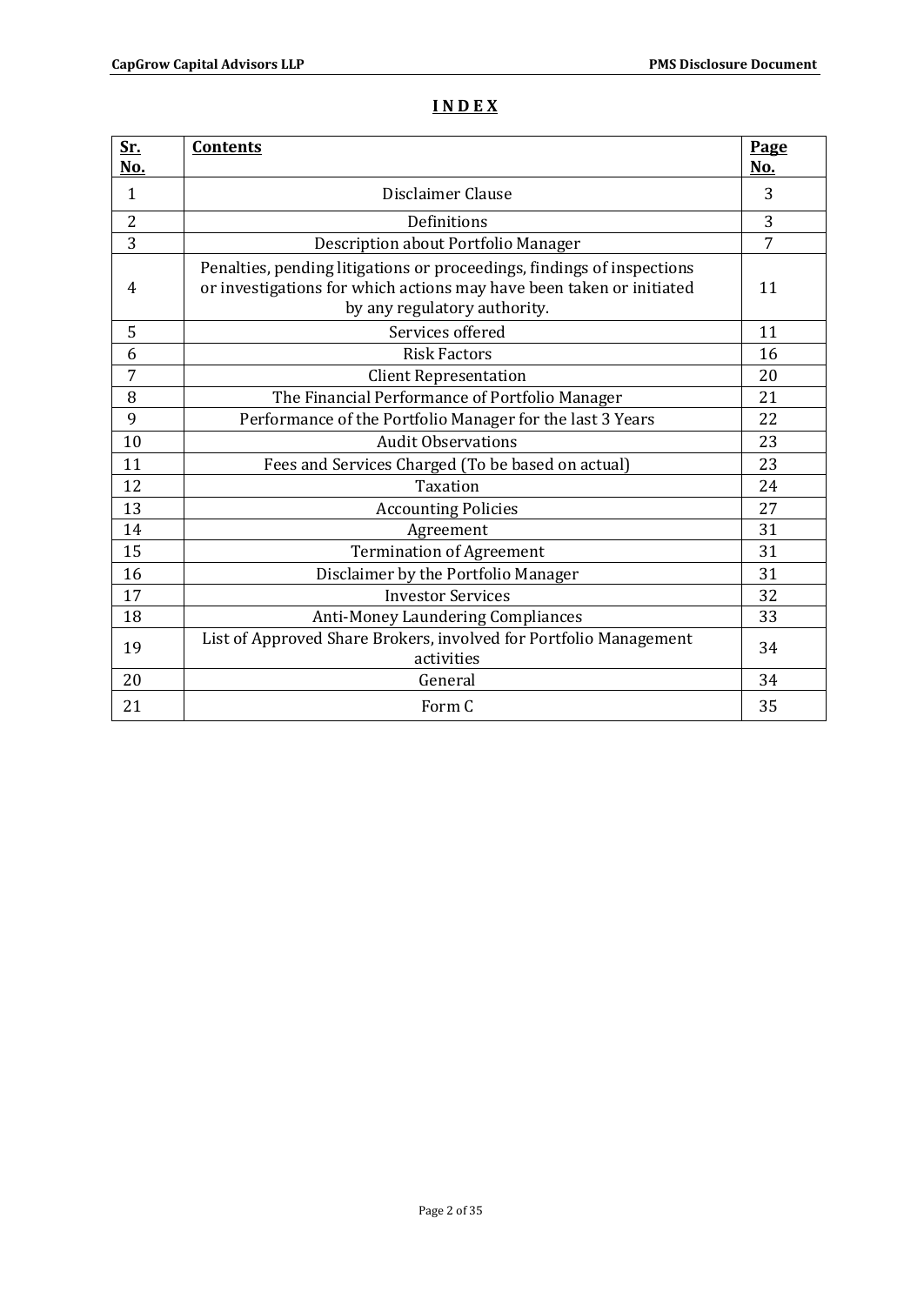# **Contents of Disclosure Document**

### **1) Disclaimer clause:**

**The particulars given in this document have been prepared in accordance with the SEBI (Portfolio Managers) Regulations' 2020 and filed with SEBI. This Document has neither been approved nor disapproved by SEBI nor has SEBI certified the accuracy or adequacy of the contents of the document. You are requested to retain the document for future reference. This document is not for public distribution and has been furnished to you solely for your information and may not be reproduced or redistributed to any other person.**

**Notwithstanding anything contained in the Disclosure Document, the provisions of SEBI (Portfolio Managers) Regulations, 2020 and as amended from time to time and the circulars/guidelines issued from time to time thereunder shall be applicable.**

**This Disclosure Document along with a certificate in Form C is required to be provided to the Client, at least prior to entering into an agreement with the Client.**

# **2) Definitions:**

Unless the context or meaning thereof otherwise requires, the following expressions shall have the meaning assigned to them hereunder respectively: -

- (a) **"Act"** means the Securities and Exchange Board of India, Act 1992 (15 of 1992) as amended from time to time.
- (b) **"Accreditation Agency"** means a subsidiary of a recognized stock exchange or a subsidiary of a depository or any other entity as may be specified by the Board from time to time.
- (c) **"Accredited Investor"** means any person who has been granted a certificate by the accreditation agency who:
	- a) in the case of an individual, HUF, family trust, or sole proprietorship has:
		- i. the annual income of at least two crore rupees; or
		- ii. the net worth of at least seven crore fifty lakh rupees, out of which not less than three crores seventy-five lakh rupees are in the form of financial assets or
		- iii. the annual income of at least one crore rupees and minimum net worth of five crore rupees, out of which not less than two crores fifty lakh rupees are in the form of financial assets.
	- b) in case of a body corporate, has a net worth of at least fifty crore rupees.
	- c) in case of a trust other than family trust, has a net worth of at least fifty crore rupees.
	- d) in the case of a partnership firm set up under the Indian Partnership Act, 1932, each partner independently meets the eligibility criteria for accreditation.

Provided that the Central Government and the State Governments, developmental agencies set up under the aegis of the Central Government or the State Governments, funds set up by the Central Government or the State Governments, qualified institutional buyers as defined under the Securities and Exchange Board of India (Issue of Capital and Disclosure Requirements) Regulations, 2018, Category I foreign portfolio investors, sovereign wealth funds and multilateral agencies and any other entity as may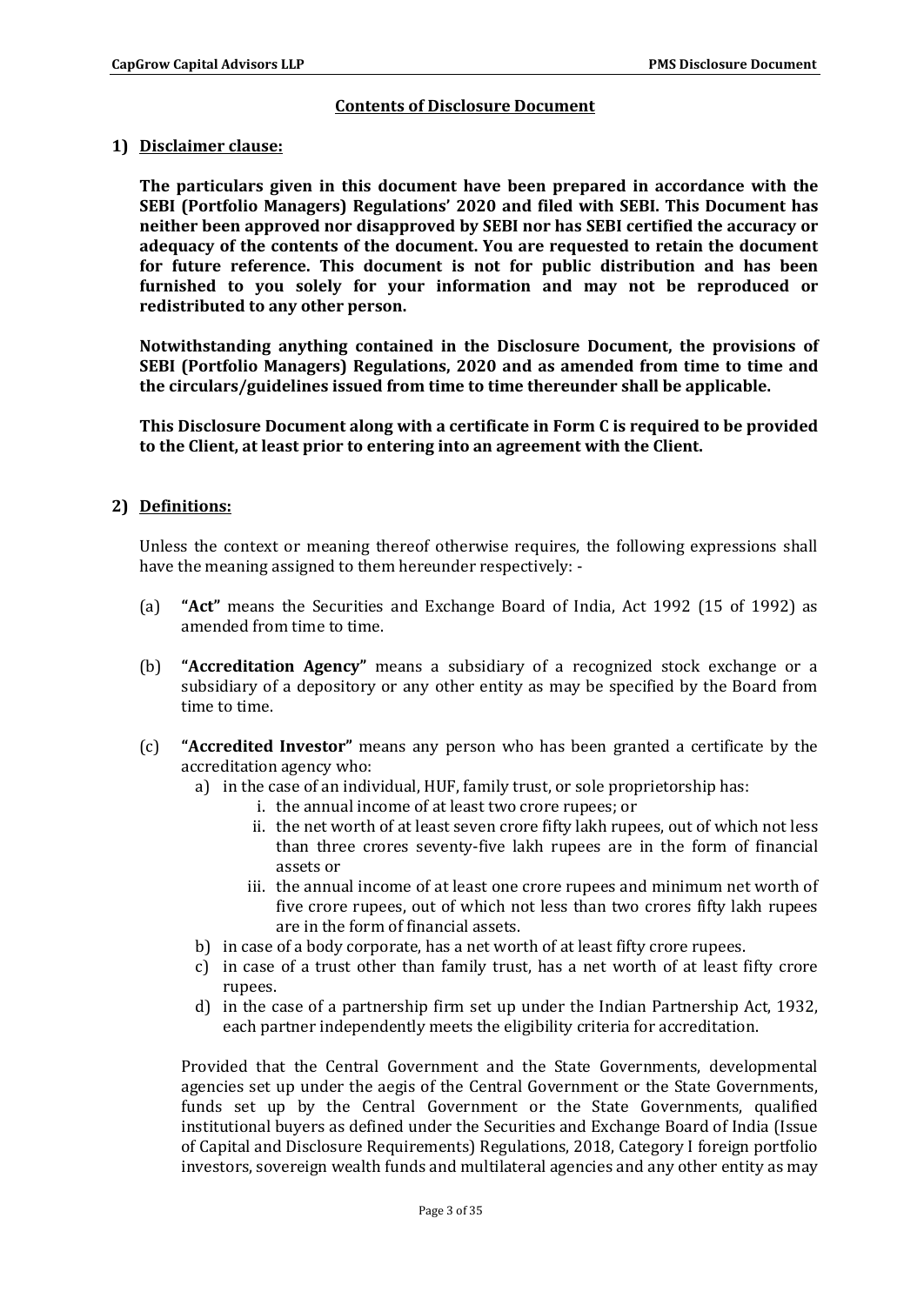be specified by the Board from time to time, shall be deemed to be an accredited investor and may not be required to obtain a certificate of accreditation.

- (d) **"Advisory"** services include the services provided by the portfolio manager but are not limited to advising clients on purchase or sale of securities and/or review, evaluating, structure, monitor the portfolio of a client at an agreed fee to achieve Client's objectives
- (e) "**Agreement**" means the agreement between Portfolio Manager and its Clients in terms of Regulation 22 of SEBI (Portfolio Managers) Regulations, 2020 issued by Securities and Exchange Board of India and shall include all recitals, schedules, exhibits and Annexure attached thereto, and any amendments made to this Agreement by the Parties in writing.
- (f) **"Assets"** means (i) the Portfolio and/or (ii) the Funds and includes all accruals, benefits, allotments, calls, refunds, returns, privileges, entitlements, substitutions and/or replacements or any other beneficial interest, including dividend, interest, rights, bonus as well as residual cash balances, if any (represented both by quantity and in monitory value), in relation to or arising out of Assets.
- (g) **"Bank Account"** means one or more accounts opened, maintained, and operated by the Portfolio Manager with any of the Scheduled Commercial Banks in the name of the Client or a pool account in the name of Portfolio Manager to keep the Funds of all clients.
- (h) **"Board" or "SEBI"** means the Securities and Exchange Board of India established under sub-section (1) of Section 3 of the Securities and Exchange Board of India Act, 1992 as amended from time to time.
- (i) **"Body corporate"** shall have the meaning assigned to it under clause (11) of section 2 of the Companies Act, 2013 (18 of 2013) as amended from time to time;
- (j) **"Business Day"** means days other than:
	- Saturday and Sunday,
	- a day on which the Banks in Mumbai and/or RBI are closed for business/clearing,
	- a day on which the Bombay Stock Exchange and the National Stock Exchange are closed,
	- a day on which normal business could not be transacted due to storms, floods, bands, strikes, etc.
- (k) **"Certificate"** means a certificate of registration issued by the Board;
- (l) **"Change of status or constitution"** in relation to a portfolio manager-
	- (i) means any change in its status or constitution of whatsoever nature; and
		- (ii) without prejudice to the generality of sub-clause (i), includes–
		- (A) amalgamation, demerger, consolidation or any other kind of corporate restructuring falling within the scope of section 230 of the Companies Act, 2013 (18 of 2013) or the corresponding provision of any other law for the time being in force; (B) change in its managing director or whole-time director; and
		- (C) any change in control over the body corporate.
- (m) **"Change in control"**, in relation to a portfolio manager being a body corporate: (i) if its shares are listed on any recognized stock exchange it shall be construed with reference to the definition of control in terms of Regulation 2(e) of SEBI (Substantial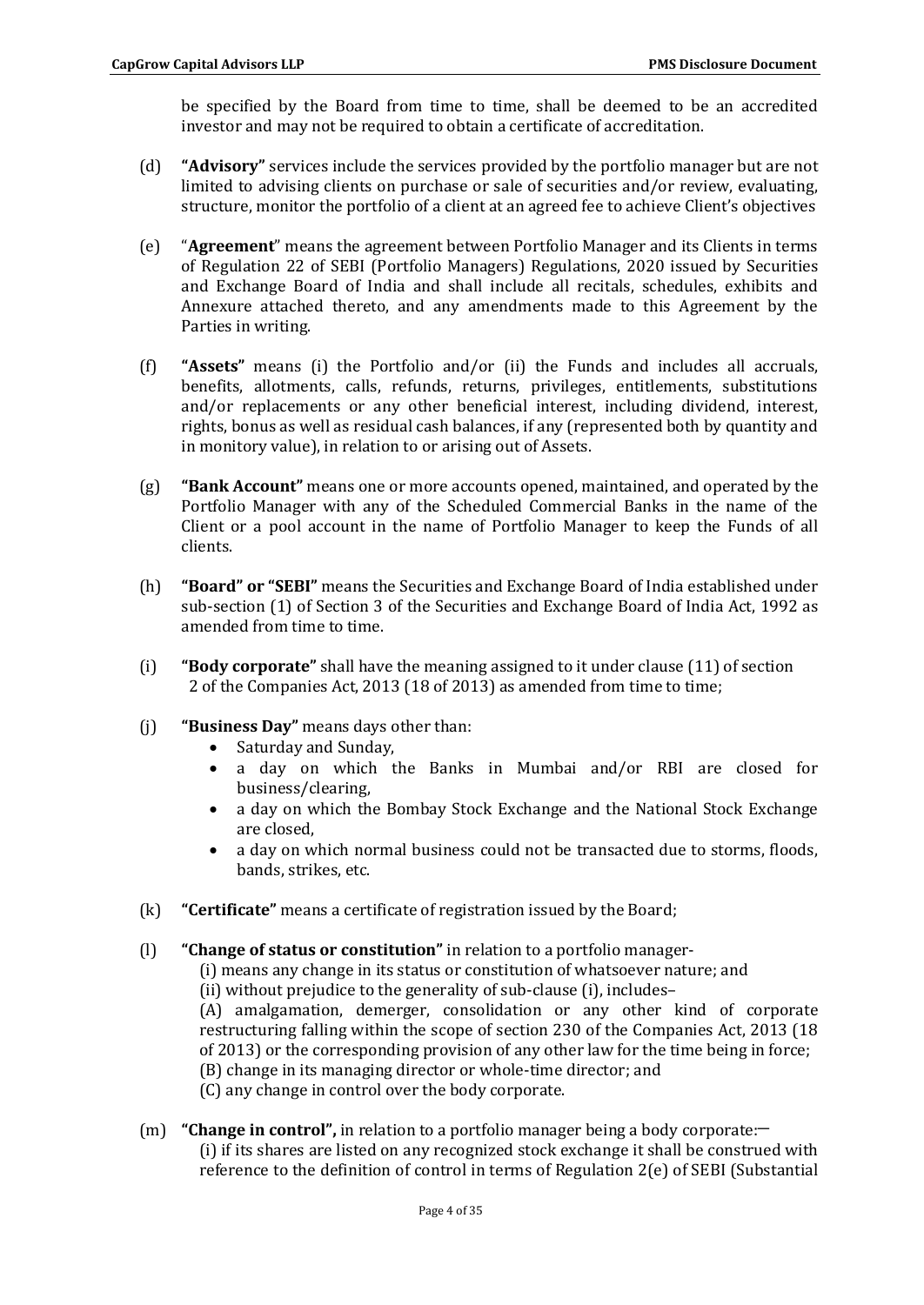Acquisition of Shares and Takeovers) Regulations, 2011 as amended from time to time;

(ii) in any other case, change in the controlling interest in the body corporate. Explanation.  $-$  For the purpose of sub-clause (ii), the expression "controlling interest" means,

(A)an interest, whether direct or indirect, to the extent of at least fifty-one percent of voting rights in the body corporate.

(B) right to appoint the majority of the directors or to control the management directly or indirectly.

- (n) **"Chartered Accountant"** means a Chartered Accountant as defined in clause (b) of sub-section (1) of section 2 of the Chartered Accountants Act, 1949 (38 to 1949) and who has obtained a certificate of practice under sub-section (1) of section 6 of that Act.
- (o) **"Client/Investor"** means the person who enters into an Agreement with the Portfolio Manager for managing its portfolio/funds.
- (p) "**Custodian**" means a custodian registered under the SEBI (Custodian of Securities) Regulations, 1996 appointed by the Portfolio Manager for maintaining custody of funds and securities of the client.
- (q) **"Depository"** means Depository defined in the Depositories Act, 1996 (22 of 1996) and includes National Securities Depository Ltd. (NSDL) and Central Depository Services (India) Ltd. (CDSL).
- (r) **"Depository Account"** means one or more accounts or accounts opened, maintained, and operated by the Portfolio Manager in the name of the Client, with any depository or depository participant registered under the SEBI (Depositories and Participants) Regulations 1996.
- (s) **"Direct onboarding"** means an option provided to clients to be on-boarded directly with the Portfolio Manager without the intermediation of persons engaged in distribution services.
- (t) **"Discretionary Portfolio Management Services"** means the portfolio management services rendered to the Client, by the portfolio Manager on the terms and conditions contained in this Agreement, where under the Portfolio Manager exercises any degree of discretion in investments or management of assets of the Client.
- (u) **"Document"** means Disclosure Document.
- (v) **"Disclosure Document"** shall mean the Disclosure Document issued by the Portfolio Manager and as specified in Regulations 22(3) of the Regulations and Schedule V of the Regulations and made available to the Client in accordance with the Regulations.
- (w) **"Financial year"** means the year starting from 1st April and ending on 31st March of the following year
- (x) **"Funds"** means the monies placed by the Client with the Portfolio Manager and any accretions thereto.
- (y) **"Goods"** means the goods notified by the Central Government under clause (bc) of section 2 of the Securities Contracts (Regulation) Act, 1956 and forming the underlying of any commodity derivative.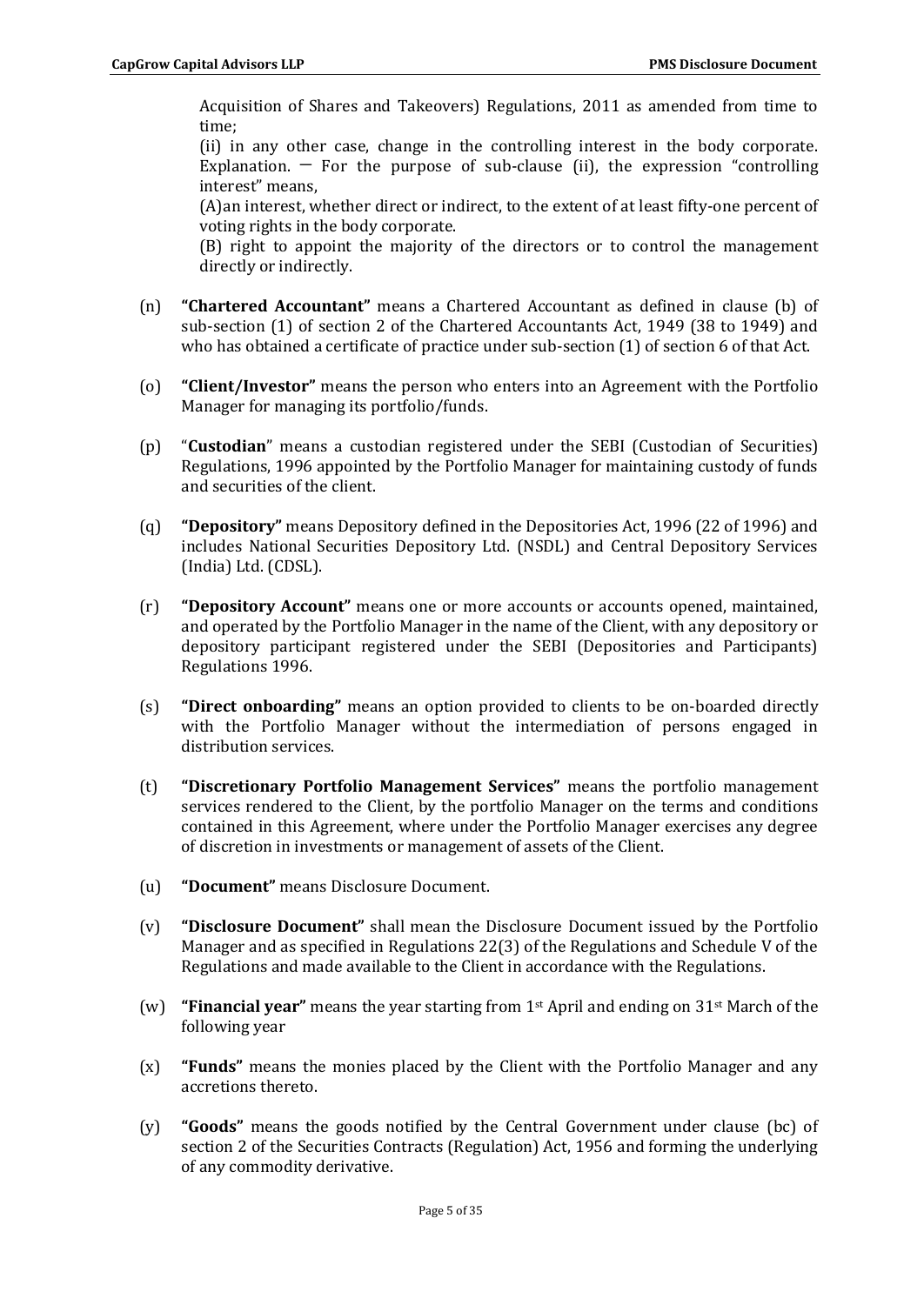- (z) **"High Water Mark"** means the value of the highest Closing NAV achieved by the Portfolio in any year during the subsistence of this Agreement (adjusted for any additional funds/withdrawals by the Client in that year) and net of Portfolio Management Fees, for that year.
- (aa) **"Investment Advice"** means advice relating to investing in, purchasing, selling, or otherwise dealing in securities or investment products, and advice on investment portfolio containing securities or investment products, whether written, oral, or through any other means of communication for the benefit of the client and shall include financial planning.
- (bb) **"Investment Approach"** shall mean a broad outlay of the type of securities and permissible instruments to be invested in by the portfolio manager for the customer, taking into account factors specific to clients and securities.
- (cc) **"Investment Management Fees"** shall have the meaning attributed thereto in Clause [10] of this Document under the head Fees & Services Charged (To be charged on Actuals)
- (dd) **"Large Value Accredited Investor"** means an accredited investor who has entered into an agreement with the portfolio manager for a minimum investment amount of ten crore rupees.
- (ee) **"Net Asset Value" (NAV):** Net Asset Value is the market value of assets in a portfolio consisting of equity, derivatives, debt, mutual funds units, cash, cash equivalents, accrued interest or benefits, receivables, if any, etc. less payable if any.
- (ff) **"Non-Discretionary Portfolio Management Services"** means the portfolio management services rendered to the client, by the Portfolio Manager on the terms and conditions contained in the Agreement with respect to the Assets (including the Portfolio and Funds) of the Client, where the Portfolio Manager shall provide advice in relation to assets but does not exercise any discretion with respect to investments or management of the Assets of the Client, and invests and manage the Assets only after seeking and taking approval from the Client, entirely at the Client's risk.
- (gg) **"NRI"** means a Non-Resident Indian as defined under the Foreign Exchange Management Act, 1999.
- (hh) **"NRO"** means Non-Resident Ordinary Account
- (ii) **"Parties"** means the Portfolio Manager and the Client, and **"Party"** shall be construed accordingly.
- (jj) **"Person"** includes any individual, partners in the partnership, limited liability partnership, central or state government, company, body corporate, cooperative society, corporation, trust, society, Hindu Undivided Family, or any other body of persons, whether incorporated or not.
- (kk) **"Portfolio"** means the Securities and/or fund managed by the Portfolio Manager on behalf of the Client pursuant to this Agreement and includes any Securities mentioned in the Application, any further Securities placed by the Client with the Portfolio Manager for being managed pursuant to the Agreement, Securities acquired by the Portfolio Manager through the investment of Funds and bonus and rights shares in respect of Securities forming part of the Portfolio, so long as the same is managed by the Portfolio Manager.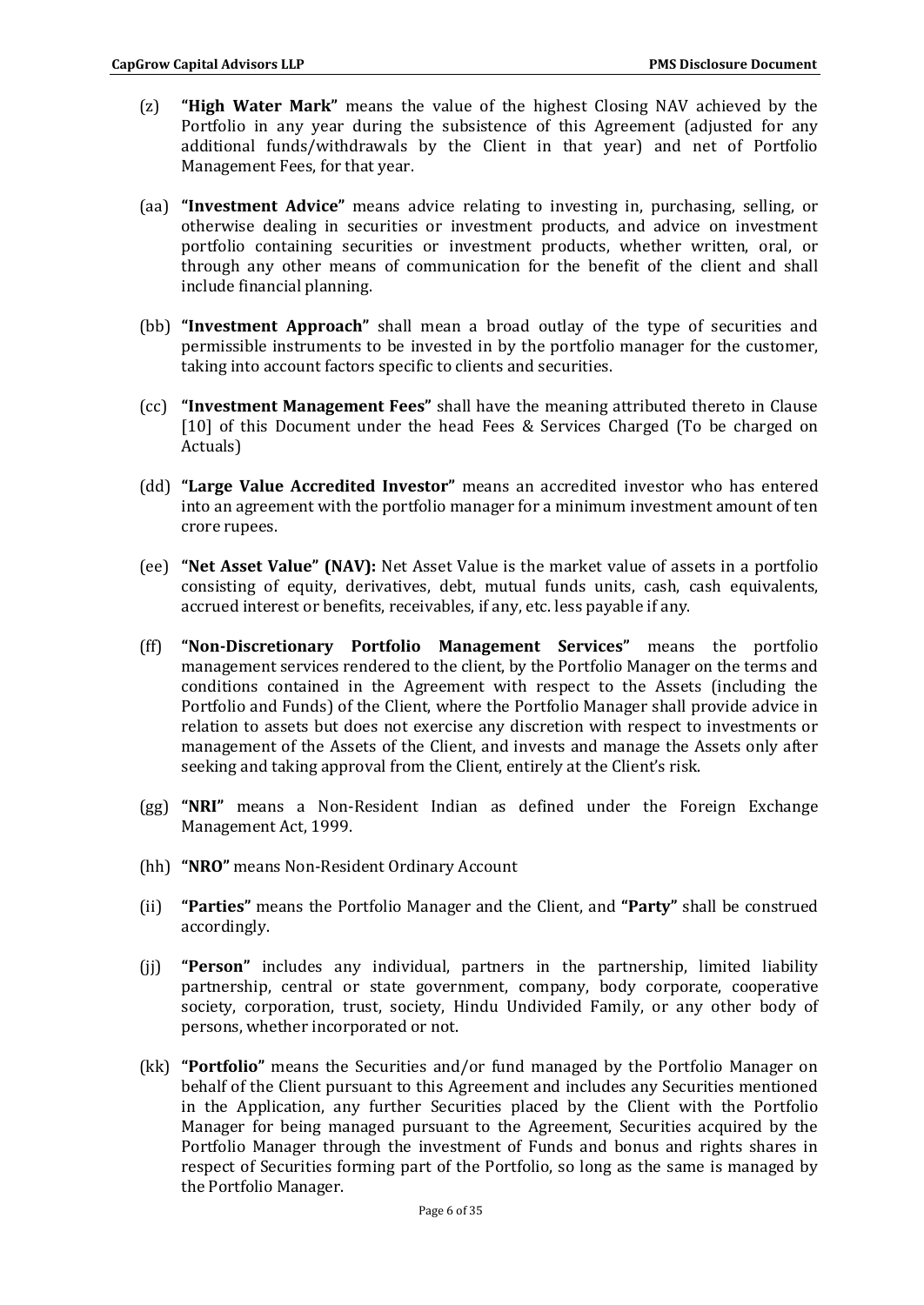- (ll) **"Portfolio Manager"** means **CapGrow Capital Advisors LLP** who has obtained a certificate of registration from SEBI to act as a Portfolio Manager under Securities and Exchange Board of India (Portfolio Managers) Regulations, 2020, vide Registration No. **INP000006147**.
- (mm)**"Principal Officer"** means an employee of the Portfolio Manager who has been designated as such by the Portfolio Manager and is responsible for: -
	- The decisions made by the portfolio manager for the management or administration of a portfolio of securities or the funds of the client, as the case may be;
	- All the other operations of the portfolio managers.
- (nn) **"Regulations"** means the Securities and Exchange Board of India (Portfolio Managers) Regulations, 2020, as amended from time to time.
- (oo) "**Scheduled Commercial Bank**" means any bank included in the Second Schedule to the Reserve Bank of India Act, 1934(2 of 1934).
- (pp) **"Securities"** shall mean and include "Securities" as defined under the Securities Contracts (Regulation) Act, 1956; Shares, scripts, stocks, bonds, warrants, convertible and non-convertible debentures, fixed return investments, equity linked instruments, negotiable instruments, deposits, money market instruments, commercial paper, certificates of deposit, units issued by the Unit Trust of India and/or by any mutual funds, exchange traded funds, mortgage backed or other asset backed securities, derivatives, derivative instruments, options, futures, foreign currency commitments, hedges, swaps or netting off and any other securities issued by any company or other body corporate, any trust, any entity, the Central Government, any State Government or any local or statutory authority and all money rights or property that may at any time be offered or accrue (whether by rights, bonus, redemption, preference, option or otherwise) and whether in physical or dematerialized form in respect of any of the foregoing or evidencing or representing rights or interest therein; and any other instruments or investments (including borrowing or lending of securities) as may be permitted by applicable law from time to time.

### **INTERPRETATION:**

- Words and expressions used in this disclosure document and not expressly defined shall be interpreted according to their general meaning and usage. The definitions are not exhaustive.
- They have been included only for clarity and shall, in addition, be interpreted according to their general meaning and usage and shall also carry meanings assigned to them in regulations governing Portfolio Management Services.
- All references to the masculine shall include the feminine and all references, to the singular shall include the plural and vice-versa.
- All references "Rs." refer to Indian Rupees. A "crore" means "ten million" and a "lakh" means a "hundred thousand".

# **3) Description About Portfolio Manager:**

- **i) History, Present business, and Background of the Portfolio Manager:**
- **a) History of the Portfolio Manager:**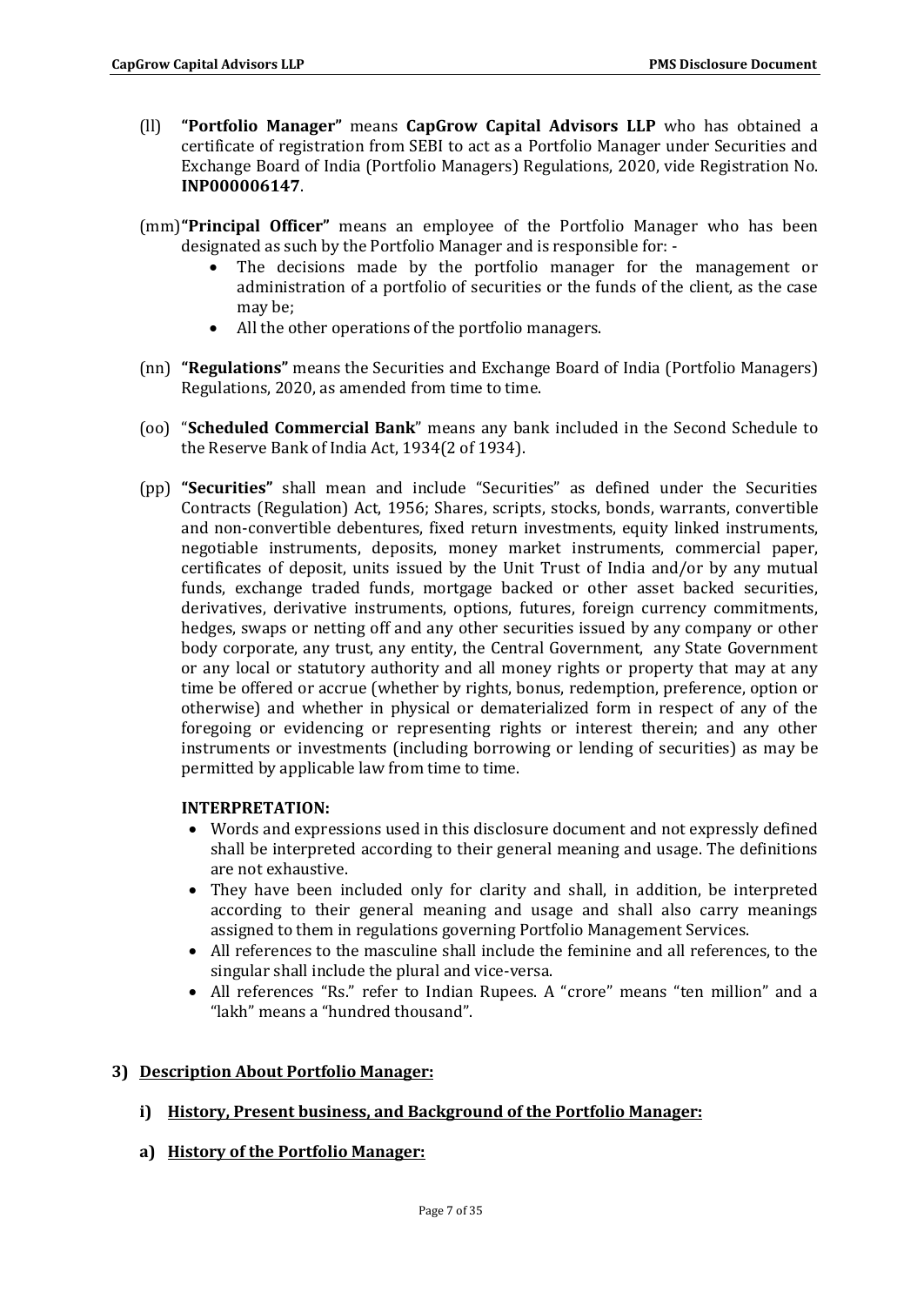CapGrow Capital Advisors LLP is a Limited Liability Partnership firm incorporated on 11th April 2018, registered under Registrar of Companies, Mumbai. Mr. Arun Malhotra and Mr. Rajesh Shah are the designated partners of the LLP.

Mr. Arun Malhotra has pursued MBA in Finance & Accounting from Simon Graduate School of Business, University of Rochester, New York, and also from FMS, Delhi. He has more than 30 years of experience in equity markets. He started his career on the sell-side with BLB Limited in 1992 and then worked with DBS Securities from 1997 to 2001. He was Director-Investments at an India dedicated hedge fund (Indian book of Alden global LLP) from 2005 to 2013 and had generated returns across economic and business cycles. Since March 2013, he has been managing a family office with its own proprietary research database and trading strategies. He has also acted as an advisor in ISM Capital LLC, London, for their India dedicated investment banking business during the period March 2013 to December 2017.

## **b) Present Business and Background:**

CapGrow Capital Advisors LLP has obtained a Certificate to act as Portfolio Manager from SEBI under SEBI (Portfolio Managers) Regulations, 1993 vide Registration No. INP000006147 effective from 05th October 2018, the certificate shall be valid till it is suspended for catering to HNIs, Corporates, and FII Clients.

The LLP's main objective is to provide value-added services to its clients which align with the client's long-term goals of wealth creation. The LLP also leverages its research capabilities to the fullest extent to generate long term returns for its clients

### **ii) Designated Partner and Promoters of the Portfolio Manager:**

Mr. Arun Malhotra and Mr. Rajesh Shah are the Promoters of CapGrow Capital Advisors LLP.

### **a. Designated Partner:**

The Designated Partner of LLP is as below:

- Mr. Arun Malhotra
- Mr. Rajesh Shah

# **Partner's Background**

# **Mr. Arun Malhotra**

Mr. Arun Malhotra has pursued MBA in Finance & Accounting from Simon Graduate School of Business, University of Rochester, New York, and FMS Delhi. Since March 2013, he has been managing a family office with its own proprietary research database and trading strategies. He has also acted as an advisor in ISM Capital LLC, London, for their India dedicated investment banking business during the period March 2013 to December 2017.

He had joined Smith Management Advisory Services Pvt. Ltd. (sole advisory to U.S hedge fund Alden Global, a \$2.0 billion fund) from 2005 in Mumbai as Director/Senior Investment Analyst. This fund was promoted by Randal Smith, a pioneer in distressed investing. He managed this fund along with a colleague for eight years, where the peak corpus size was \$300 million and was invested across the capital structure of the firm. He had joined Manning & Napier Advisors, Inc., a value-based fund with client assets of \$ 25 billion as an Associate Analyst in Rochester, New York, USA where he conducted equity research of US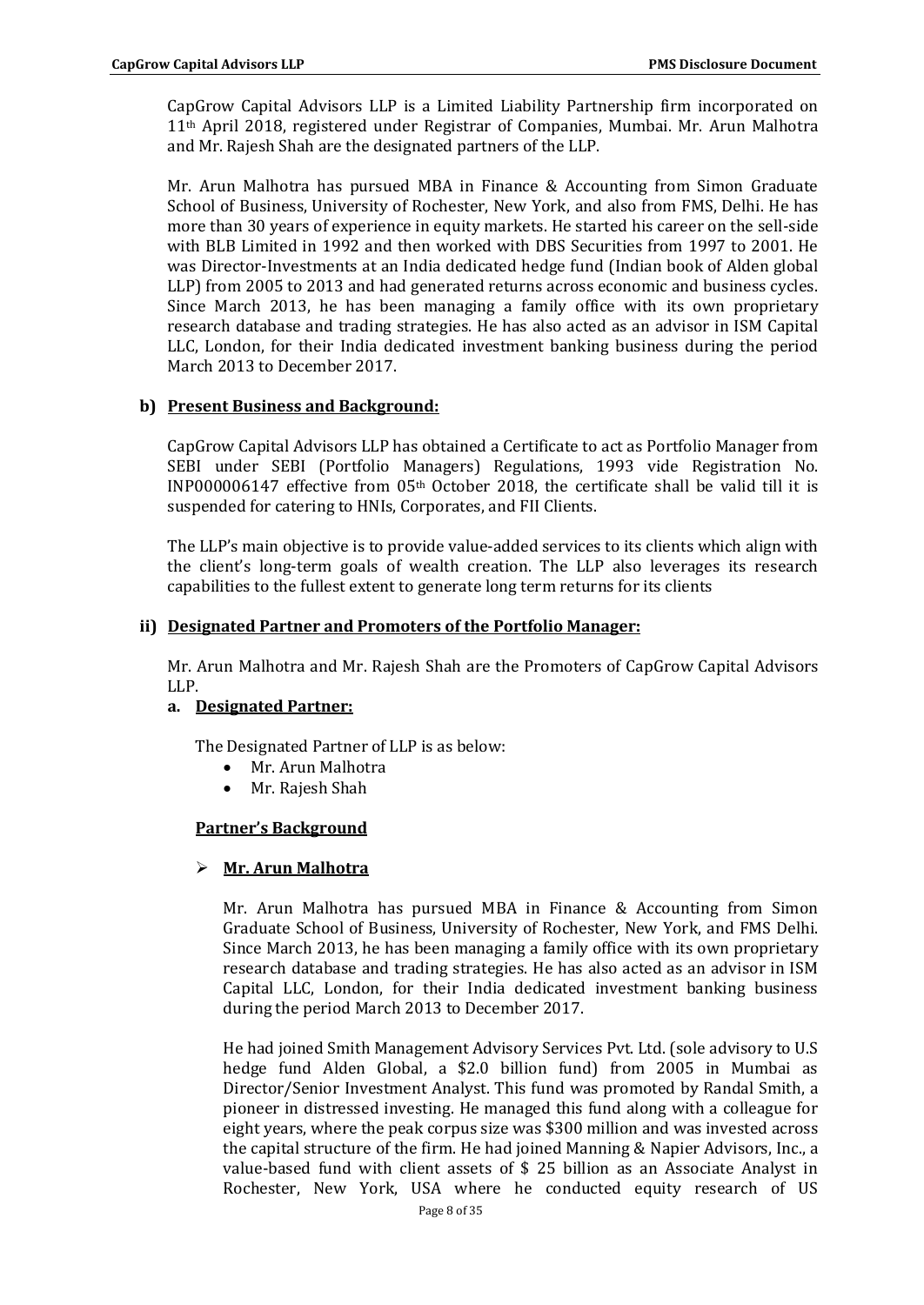Pharmaceuticals and biotech sector stocks. Mr. Arun has been in equity markets since years 1992 and has experience in dealing, trading, and equity research, Investment Management, Operations, and Compliance.

# **Mr. Rajesh Shah**

Mr. Rajesh Mafatlal Shah had joined M/s Pankaj Karani, Stockbroker (SEBI Regn No. INB010560312) as Vice President from March 1994 to October 1999 where he was responsible for dealing/equity trading, client relationship management, internal process, and adherence to the best practices for a stockbroking firm. He was responsible for stock trading, maintaining existing broking client relationships, acquiring new retail clients, and ensuring various Compliances to the regulatory authorities including daily reporting requirements to the Bombay Stock Exchange. He was appointed from August 2004 till May 2018 as a Director in Shah & Shah Finsol Private Limited which is a Mutual Fund Distributor and Financial Advisor. He was majorly involved in various investment activities across various asset classes including real estate and equity-oriented mutual funds.

Under his leadership. the mutual fund business has grown to more than 300 crores in the span of 4 years.

## **iii) Top 10 Group Companies/Firms of the Portfolio Manager on Turnover Basis:**

There are no group companies under the same management as explained in the SEBI Circular No. RPM Circular No. 1 (2002-03).

### **iv) Details of the Services offered:**

The Portfolio Manager offers Portfolio Management services under Discretionary, Non-Discretionary, and Advisory categories to its prospective clients.

### **a. Discretionary Portfolio Management –**

Under the Discretionary Portfolio Management Services, the Portfolio Manager will have the sole and absolute discretion with regard to the selection of the type of securities traded on behalf of the Client and held in the portfolio, based on the executed agreement. The Portfolio Manager has the discretion as regards the choice and timing of the investment decisions, to make changes in the investment, and to invest some or all of the funds of the Client in such manner and such industries/sectors/securities as the Portfolio manager discretion. The Securities invested/disinvested by the Portfolio Manager for Clients may differ from Client to Client. The Portfolio Manager's decision (taken in good faith) in the deployment of the Clients' funds is absolute and final and cannot be called in question or be open for review at any time during the course of the Agreement or any time thereafter except on the ground of malafide intent, fraud, conflict of interest or gross negligence. This right of the Portfolio Manager will be exercised strictly in accordance with the relevant acts, rules, regulations, guidelines, and notifications in force from time to time.

In the case of client(s) falling under the category of Large Value Accredited Investors, the portfolio manager may invest up to 100% of the assets under management in unlisted securities.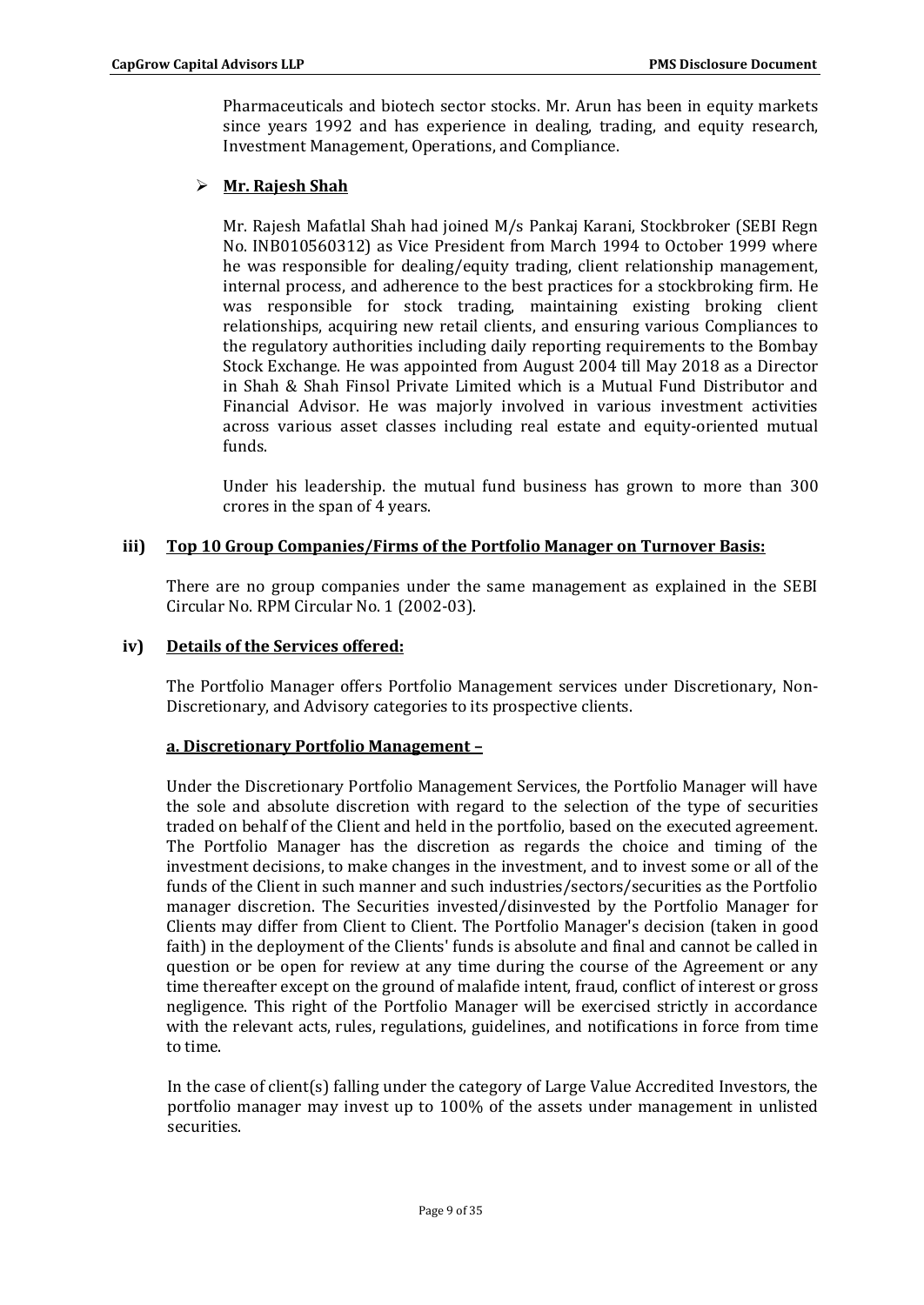## **b. Non-discretionary Portfolio Management –**

In the case of non-discretionary services, the investment objectives and the securities to be invested would be entirely decided by the Client. The same could vary widely from client to client. However, the execution would be carried out only after getting approval from the Client.

Under the Non-Discretionary category, the investment decisions of the Portfolio Manager are guided by the instructions received from the client. The deployment of funds is the sole discretion of the client and is to be exercised by the portfolio manager in a manner that strictly complies with the client's instruction. The decision of the client in the deployment of funds and the handling of his / her / its portfolio is absolute and final. The role of the Portfolio Manager apart from adhering to investments or divestments upon instructions of the client is restricted to providing market intelligence, research reports, trading strategies, trade statistics, and such other material which will enable the client to take appropriate investment decisions. For the purpose of acting on the client's instructions, the Portfolio Manager shall take instructions in writing or through any other media mutually agreed such as email, fax, telephone, or suitable and secured message and may include managing, renewing, and reshuffling the portfolio, buying and selling of securities, keeping safe custody of the securities and monitoring book closures, dividend, bonus, rights, etc. so that all benefits accrue to the client's portfolio, for an agreed fee structure and a definite described period, entirely at the client's risk.

However, for the client(s) other than those falling under the category of Large Value Accredited Investors, the portfolio manager may advise investing only up to 25% of the assets under management in unlisted securities in addition to the securities for discretionary portfolio management services. In case of client(s) falling under the category of Large Value Accredited Investors, the portfolio manager may advise investing up to 100% of the assets under management in unlisted securities.

### **c. Advisory Services –**

The Portfolio client is to be given purely advisory services as stipulated under SEBI PMS Regulations and in accordance with the requirement of the client. The portfolio Manager gives advice to the client regarding investment/disinvestment in Securities. However, discretion lies with the client whether to act upon it or to ignore the advice. The Portfolio Manager will provide advisory portfolio management services, in terms of the SEBI (Portfolio Manager) Regulations, 2020 and SEBI (Investment Advisers) Regulations, 2013, which shall be in the nature of Investment advice and may include advice relating to investing in, purchasing, selling or otherwise dealing in securities or investment products, and advice on investment portfolio containing securities or investment products, whether written, oral or through any other means of communication for the benefit of the client. Investment advice shall be for an agreed fee structure and a period agreed and entirely at the client's risk. The Portfolio Manager shall act in a fiduciary capacity towards its client.

However, for Client(s) other than those falling under the category of Large Value Accredited Investors, the portfolio manager may advise investing only up to 25% of the assets under management in unlisted securities in addition to the securities for discretionary portfolio management services. In case of client(s) falling under the category of Large Value Accredited Investors, the portfolio manager may advise investing up to 100% of the assets under management in unlisted securities.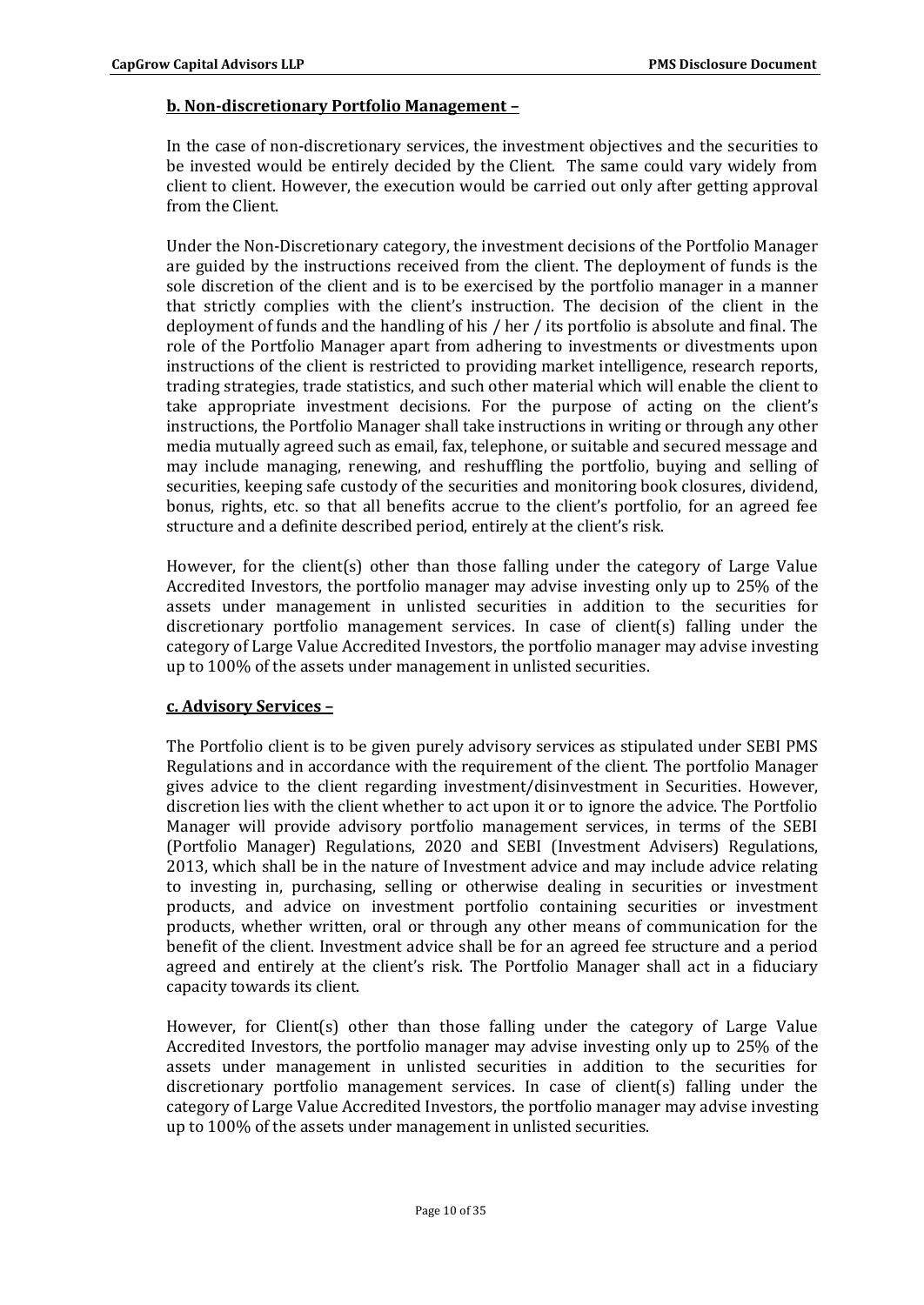# **Direct Onboarding:**

The Portfolio Manager provides the facility to the Client for Direct onboarding with us without any involvement of a broker/distributor/agent engaged in distributor services. The Client can onboard by directly contacting us or sign up for our services by writing to us at pms@capgrowcapital.com.

## **4) Penalties, pending litigation or proceedings, findings of the inspection, or investigations for which action may have been taken or initiated by any regulatory authority:**

| Sr.<br>No. | <b>Particulars</b>                                                                                                                                                                                                                                                                                                                     | <b>Remarks</b> |
|------------|----------------------------------------------------------------------------------------------------------------------------------------------------------------------------------------------------------------------------------------------------------------------------------------------------------------------------------------|----------------|
| 1          | All cases of penalties imposed by the Board, or the directions issued<br>by the Board under the Act or Rules or Regulations made<br>thereunder                                                                                                                                                                                         | None           |
| 2          | The nature of the penalty/direction                                                                                                                                                                                                                                                                                                    | None           |
| 3          | Any pending material litigation / legal proceedings against the<br>portfolio manager / key personnel with separate disclosure<br>regarding pending criminal cases, if any:                                                                                                                                                             | None           |
| 4          | Any deficiency in the systems and operations of the portfolio<br>manager observed by the Board or any regulatory agency:                                                                                                                                                                                                               | None           |
| 5          | Any enquiry/adjudication proceedings initiated by the Board<br>against the portfolio manager or its directors, principal officer or<br>employee or any person directly or indirectly connected with the<br>portfolio manager or its directors, principal officer or employee<br>under the Act or Rules or Regulations made thereunder: | <b>None</b>    |
| 6          | Penalties imposed for any economic offence and/or violation of any<br>securities laws                                                                                                                                                                                                                                                  | None           |

# **5) Services Offered**

# **1. Investment objective**

The funds of the Clients shall be invested in such capital and money market instruments, including securities as defined under the Securities Contract (Regulation) Act, 1956, and shall include any securities, derivatives and other instruments which are tradable on any of Exchanges as wells such units of Unit Trust of India and/or other mutual funds, government securities, debt instruments, negotiable instruments, , certificates of deposit, participation certificates, commercial paper, securitized debt instruments, investments in company deposits, bank -deposits, treasury bills and such other eligible modes of investment and/or forms of deployment within the meaning of the Regulation issued by SEBI as amended from time to time.

The Portfolio Manager may, however, enter into futures contracts, options in securities, options on indices, and other similar types of investment, which may result in the Client having to provide initial margin payments and which would be deemed. The Portfolio Manager shall observe a high standard of integrity and fair dealing in all transactions involving the Client's Account. The investment in the securities mentioned in the above point will be in accordance with the objectives as given in the agreement and also any of the investment approaches accepted by the client.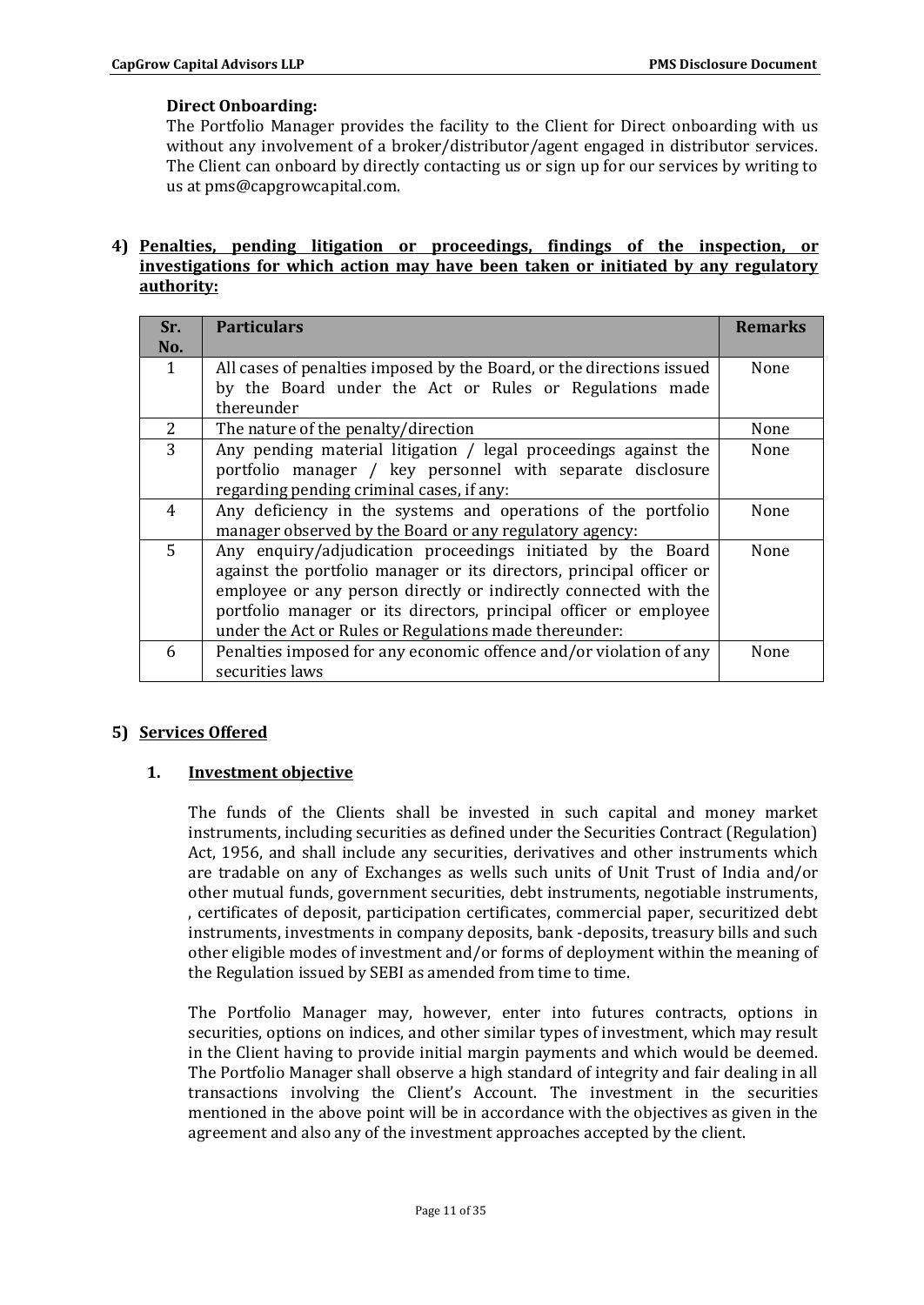The investment objectives would be one or more of the following or a combination thereof:

- a. We look at investments from 3 to 5 years' perspective
- b. To generate meaningful alpha over benchmark indexes
- c. To generate long term capital appreciation

The Portfolio Manager offers various investment strategies, and related portfolios to allow for standardized customization that is in sync with investor profile and also customized portfolio as per suitability and specific requirements of the client. The general objective is to formulate and devise the investment philosophy to achieve long-term growth of capital that fits the client's risk profile.

The objective of the Derivative Exposure: The objective of using derivatives is to protect the portfolio in case of a severe market correction. We seek to use derivatives purely to protect the client's portfolio in case of sharp drawdowns of the aggregate market. The Derivatives will only be used for hedging and/or portfolio rebalancing.

## **2. Types of Securities:**

The portfolio manager/fund manager shall invest in all such types of securities as defined above (Please refer to definitions) and in all such securities as permissible from time to time.

Consistent with the investment objective and subject to Regulations, the corpus will be invested in any of (but not exclusively) the following securities:

- i. Equity and equity-related securities including convertible bonds (including equitylinked debentures) and debentures and warrants carrying the right to obtain equity shares;
- ii. Securities issued/guaranteed by the Central, State Governments, and local governments (including but not limited to coupon-bearing bonds, zero-coupon bonds, and treasury bills);
- iii. Obligations of Banks (both public and private sector) and Development Financial Institutions like Certificate of Deposits (CDs), Coupon bearing Bonds, Zero Coupon Bonds;
- iv. Money Market instruments permitted by SEBI/RBI;
- v. Certificate of Deposits (CDs);
- vi. Commercial Paper (CPs);
- vii. Mutual Fund units, Fixed deposits, Bonds, debentures, etc.;
- viii. Units of venture funds;
	- ix. Securitization instruments;
	- x. Foreign securities as permissible by Regulations from time to time;
	- xi. Any other securities and instruments as permitted by the Regulations from time to time.

The securities mentioned above could be listed, unlisted, privately placed, secured, unsecured, rated or unrated, and of any maturity. The securities may be acquired through Initial Public Offerings (IPOs), secondary market operations, private placement, rights offers, or negotiated deals.

### **3. Minimum Investment Amount**

The Portfolio Manager will not accept an initial corpus of less than **Rs. 50.00** lacs or such minimum amount as specified by SEBI from time to time. The client may on one or more instances or a continual basis, make further placements of funds/securities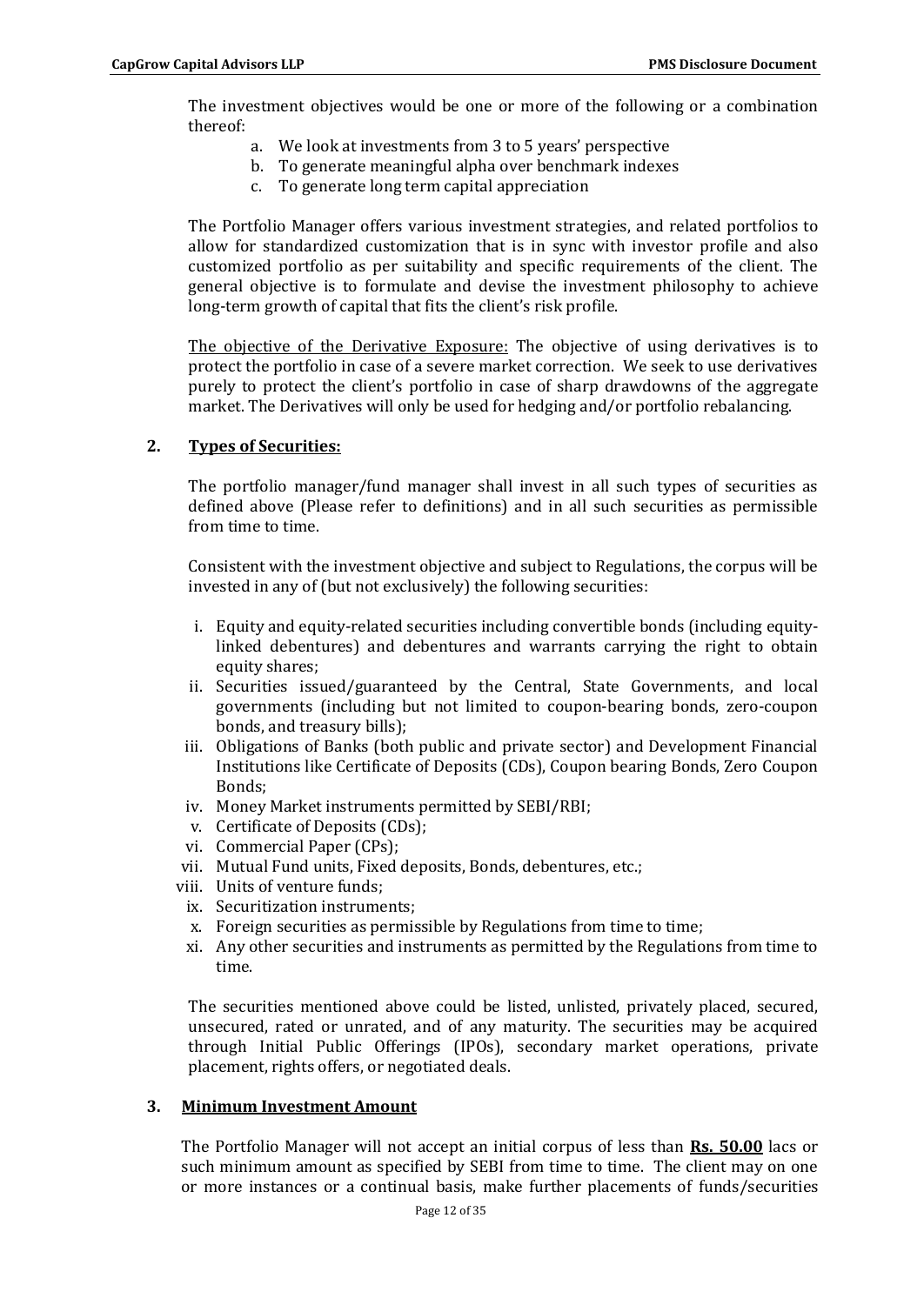under the services. However, the said minimum investment amount shall not be applicable to Accredited Investors.

# **4. Investment Approaches: -**

#### **a. Growth Investment Approach:**

- i. **Investment Objective:** The aim of the strategy is to generate returns by investing in companies that could offer sustainable long-term capital appreciation and are available at reasonable valuations. The Portfolio Manager believes that there are various reasons that could help to achieve the "Delta" (change) by a particular company in their financial performance. The focus is on Growth in both revenue and profitability, and cash flows. A lot of weight is attached to the Management, their past track record, execution capability, and corporate governance.
- ii. **Type of Securities:** Consistent with the investment objective and subject to Regulations, the corpus in the Growth Investment Approach will be invested in any of (but not exclusively) the following securities:
	- i. Equity and equity-related securities including convertible bonds (including equity-linked debentures) and debentures and warrants carrying the right to obtain equity shares.
	- ii. Securities issued/guaranteed by the Central, State Governments, and local governments (including but not limited to coupon-bearing bonds, zerocoupon bonds, and treasury bills);
	- iii. Obligations of Banks (both public and private sector) and Development Financial Institutions like Certificate of Deposits (CDs), Coupon bearing Bonds, Zero Coupon Bonds;
	- iv. Money Market instruments permitted by SEBI/RBI;
	- v. Certificate of Deposits (CDs);
	- vi. Commercial Paper (CPs);
	- vii. Mutual Fund units, Fixed deposits, Bonds, debentures, etc.;
	- viii. Units of venture funds;
	- ix. Securitization instruments;
	- x. Foreign securities as permissible by Regulations from time to time;
	- xi. Any other securities and instruments as permitted by the Regulations from time to time.

The securities mentioned above could be listed, privately placed, secured, unsecured, rated or unrated, and of any maturity. The securities may be acquired through Initial Public Offerings (IPOs), secondary market operations, private placement, rights offers, or negotiated deals.

- iii. *Basis of Selection of Securities***:** The investment approach and stock selection for the strategy will have the following core principles:
	- In-depth research along with proper documentation on the company and the key monitor able.
	- Focus on good quality businesses with excellent corporate governance.
	- Adequate margin of safety.
	- Concentration leading to 20-30 Stocks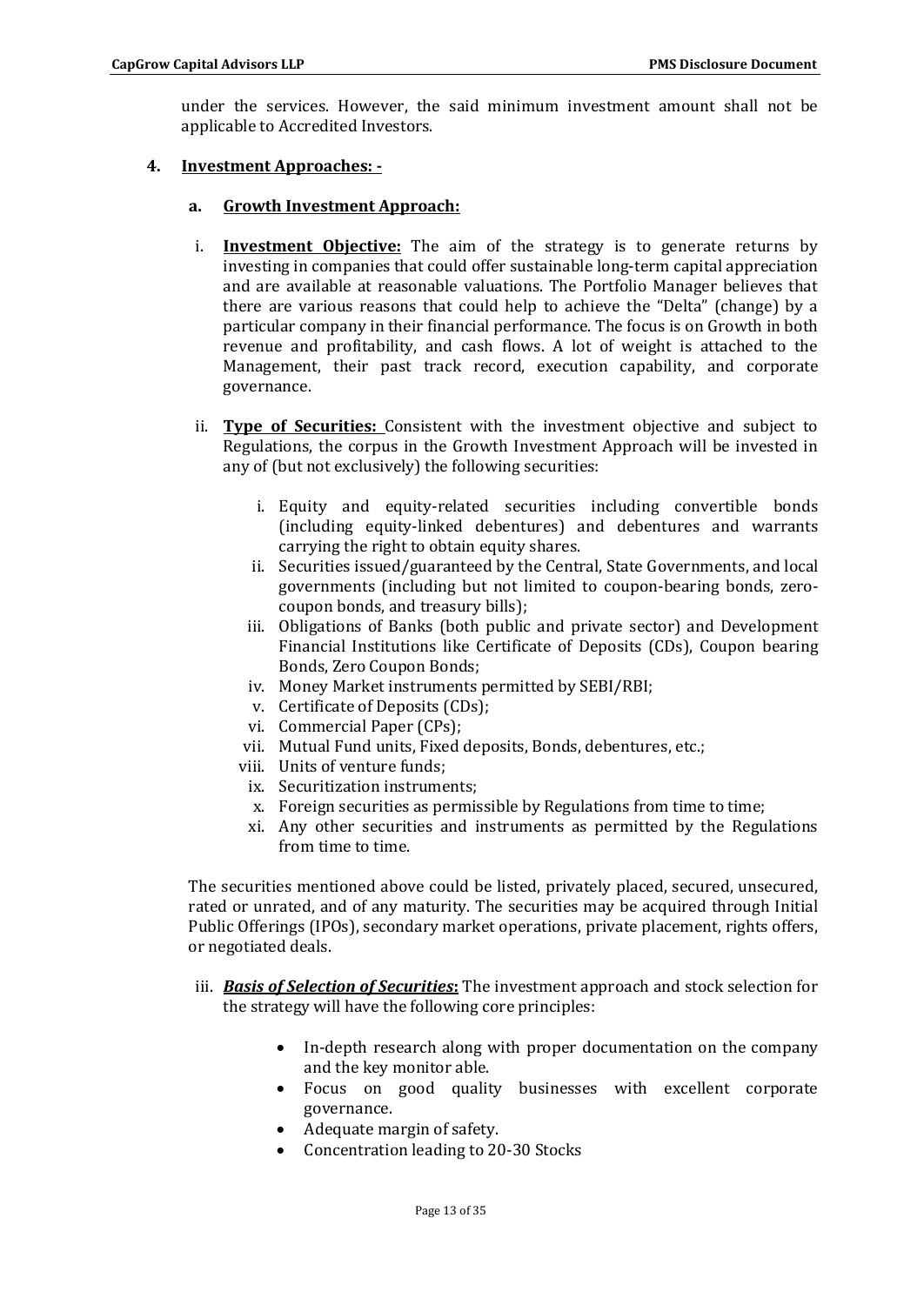Diversification to ensure uncorrelated stocks form part of the portfolio.

The endeavor is to ensure that adequate layers of protection are built in to withstand the market volatility and any unexpected negative returns.

The selected portfolio companies in this strategy will have the following characteristics in one form or other: Moats – as analyzed under the

- Strong entry barriers
- Top quality management
- High capital efficiency
- Reasonable valuations.
- iv. **Portfolio Allocation across the types of Securities:** The investment approach will ensure that the portfolio is well diversified to minimize risk. Sectoral concentrations and stock concentrations will also be monitored and will be ensured that single stock doesn't exceed 25% of the portfolio in normal circumstances. Any deviations will be closely monitored by the Portfolio Manager.
- v. **Appropriate Benchmark to compare performance and basis for the choice of Benchmark:** NIFTY 500 will be used for benchmark as the portfolio is well diversified consisting of up to 30-35 stocks and the mix is also between large caps and the mid-caps. Hence, NIFTY500 will be more appropriate and hence is used for the choice of benchmark.
- vi. **Indicative Investment horizon (tenure):** There is no fixed tenure of this Growth portfolio. The investment horizon of the securities is also not fixed, though the intent is to hold them for longer tenures, 2 years, 3 years, 5 years as they are also growth stocks. As long as the visibility of growth is there, the stocks will be held in the portfolio. However, the situations change dynamically, and the portfolio manager will also be opportunistic and quick to sell in case the outlook of the stock changes or the prices rise faster than anticipated and exceed the intrinsic value.
- vii. *Risk associated with the Investment Approach:* Both systematic and stockspecific risks are associated with the selection of stocks and the portfolio. However, with the research process, we try to mitigate the stock-specific risk, buy systematic risks that are external are inherent in the equity markets and also in this investment strategy. Please refer to below point 6 for further risk associated with the approaches. The portfolio is subjected to any external shocks like geopolitical war, political instability or the financial crisis, or the Coved 19.
- viii.*Other Salient features, if any***:** This strategy is common to owning a welldiversified portfolio of stocks that will be listed on the bourses. The stocks will all be liquid such that more than 80% of the stock can be liquidated in one or two maximum trading days without much impacting the price.

### **b. Special Situation Investment Approach:**

i. **Investment Objective:** The main objective of the strategy is to utilize the special situations of the Company, the corporate events that could be either Buyback, Spin-offs, Demerger, Delisting or Broken IPOs, or maybe distressing situations.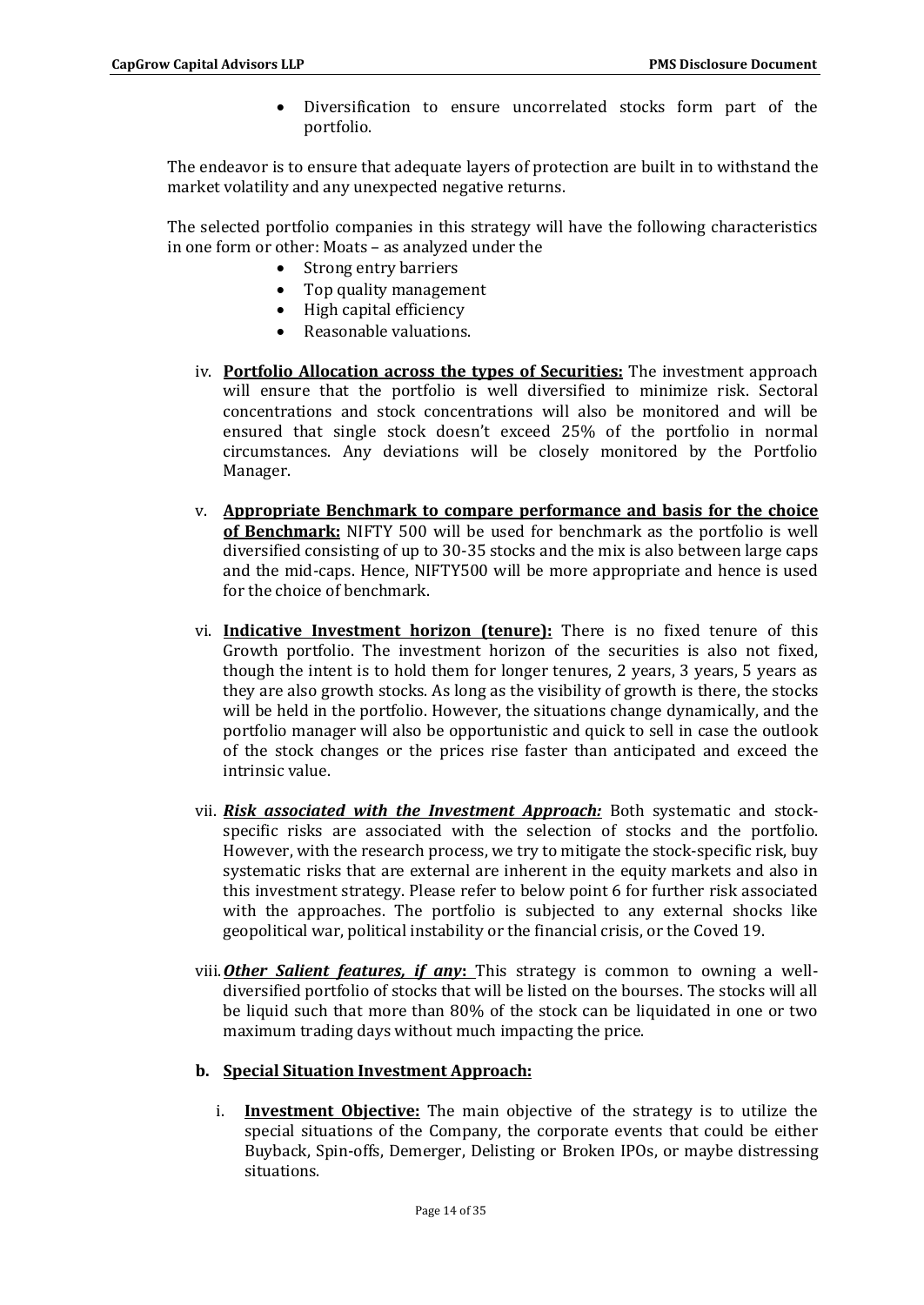This is a strategy that will be market neutral to a large extent and will depend upon the events likely to happen in the future. These are corporate events that create shareholder value and are also a function of the behavioral finance of the business owners. The distressed situations are an interesting piece that happens every 6-8 years in cyclical industries and offer decent upside. These strategies are not linked to the market movements but are dependent on the likelihood of corporate events happening in the future.

- ii. **Type of Securities:** Consistent with the investment objective and subject to Regulations, the corpus in the Growth Investment Approach will be invested in any of (but not exclusively) the following securities:
	- i. Equity and equity-related securities including convertible bonds (including equity-linked debentures) and debentures and warrants carrying the right to obtain equity shares;
	- ii. Securities issued/guaranteed by the Central, State Governments, and local governments (including but not limited to coupon-bearing bonds, zerocoupon bonds, and treasury bills);
	- iii. Obligations of Banks (both public and private sector) and Development Financial Institutions like Certificate of Deposits (CDs), Coupon bearing Bonds, Zero Coupon Bonds;
	- iv. Money Market instruments permitted by SEBI/RBI;
	- v. Certificate of Deposits (CDs);
	- vi. Commercial Paper (CPs);
	- vii. Mutual Fund units, Fixed deposits, Bonds, debentures, etc.;
	- viii. Units of venture funds;
	- ix. Securitization instruments;
	- x. Foreign securities as permissible by Regulations from time to time;
	- xi. Any other securities and instruments as permitted by the Regulations from time to time.

The securities mentioned above could be listed, privately placed, secured, unsecured, rated or unrated, and of any maturity. The securities may be acquired through Initial Public Offerings (IPOs), secondary market operations, private placement, rights offers, or negotiated deals.

- iii. **Basis of Selection of Securities:** This strategy is close to behavioral finance, basically the behavioral aspect of businesses and their owners. The investment approach and stock selection for the strategy will have the following core principles:
	- In-depth research across with proper documentation on the company and the key monitor able.
	- Focus on corporate events that have been announced by the Company
	- Adequate margin of safety.
	- Concentrated portfolio leading to 15-20 Stocks
	- Key catalysts in the near term that should help the company create value.
- iv. **Portfolio Allocation across the types of Securities:** The investment approach will have a concentrated portfolio that will have less correlation to the market movement. This investment approach may have high concentrations, maybe up to 50% in one stock in exceptional circumstances depending upon the probability of the expected event and the expected return.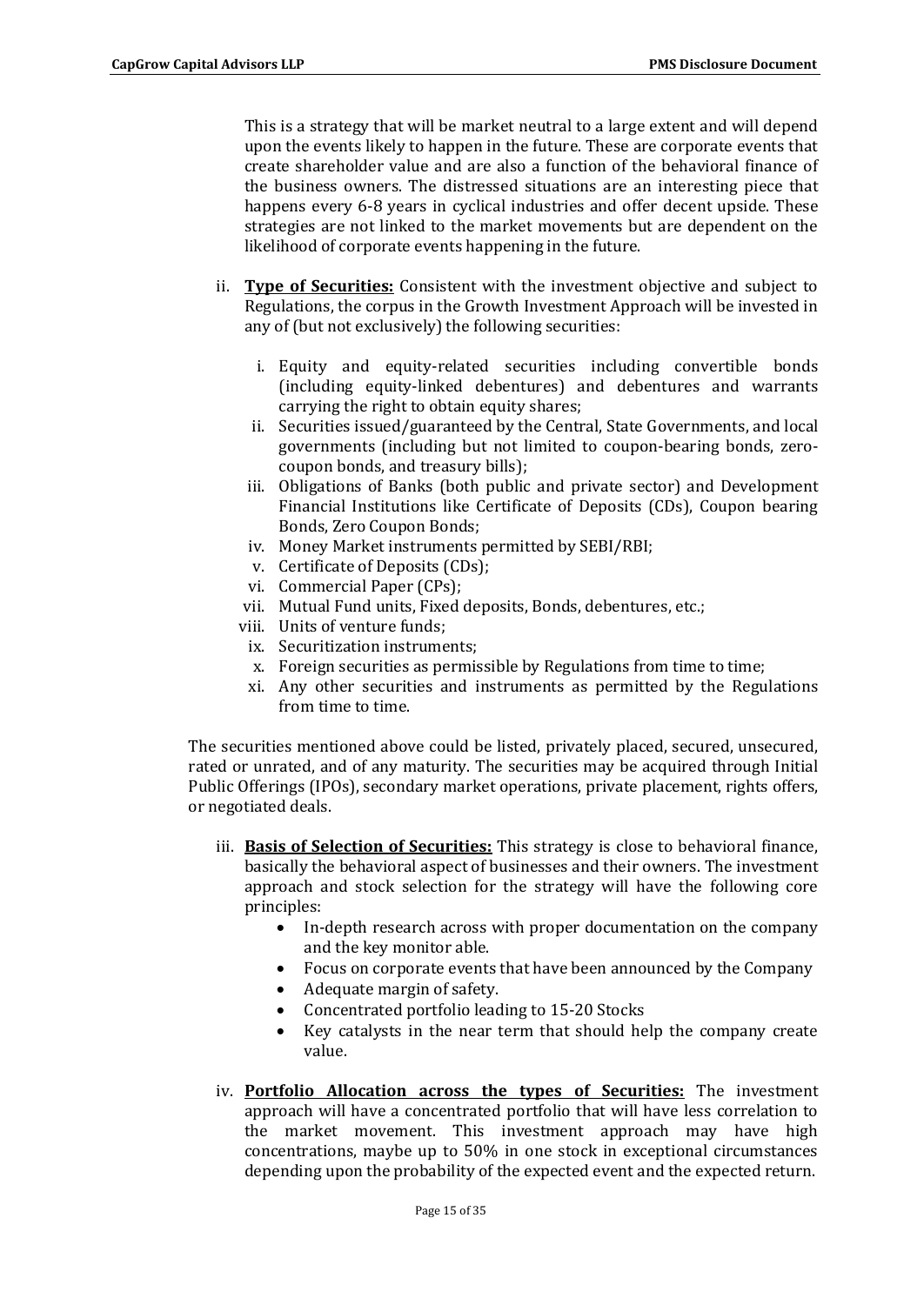- v. **Appropriate Benchmark to compare performance and basis for the choice of Benchmark:** NIFTY 500 will be used for benchmark as the portfolio consists of a mix between large caps and the midcaps and small caps. Hence, NIFTY500 will be more appropriate and hence is used for the choice of benchmark.
- vi. **Indicative Investment horizon (tenure):** There is no fixed tenure of this Special Situation portfolio. The investment horizon of the securities is also not fixed as they are dependent on the happening of the event that requires a lot of regulatory and legal approvals. As long as the certainty of the event is there, the stocks will be held in the portfolio. However, the situations change dynamically, and the portfolio manager will also be opportunistic and quick to sell in case the outlook of the stock changes or the prices rise faster than anticipated and exceed the intrinsic value/value anticipated through the event.
- vii. **Risk associated with the Investment Approach:** This strategy is volatile and expected returns will be lumpy in nature. The delay in getting approvals for the corporate event, due to procedural and regulatory process delays, is the single biggest risk in this strategy. The delay in the timeline also delays the expected returns. This investment objective of special situations is less correlated to the markets (systematic risk). Please refer to below point 6 for further risk associated with the approaches. The portfolio is subjected to any external shocks like geopolitical war, political instability or the financial crisis, or the Coved 19.
- viii.**Other Salient features, if any:** This strategy is volatile, may consist of small caps, midcaps, and large caps. This investment approach also has a concentrated portfolio and hence may have a higher risk. The liquidity risk may also be there in some stocks and the unwinding of position in a few stocks may take up to a maximum of one week to sell the complete position in exceptional circumstances, without impacting the price.

# **5. Investments in Associate/Group Companies of the Portfolio Manager:**

Capgrow does not intend to invest in any of its associates or group companies.

# **6) Risk Factors**:

The Portfolio Manager is not responsible for the loss if any, incurred or suffered by the Client. The risk factors, as perceived by management, in respect of the portfolio management services offered are enlisted below:

- 1) Investments in securities are subject to market risks and include price fluctuation risks. There are no assurances or guarantees that the objectives of investments in securities will be achieved. These investments may not be suited to all categories of investors.
- 2) The value of the Portfolio may increase or decrease depending upon various market forces and factors affecting the capital markets such as de-listing of Securities, market closure, a relatively small number of scrips accounting for a large proportion of trading volume. Consequently, the Portfolio Manager provides no assurance of any guaranteed returns on the Portfolio.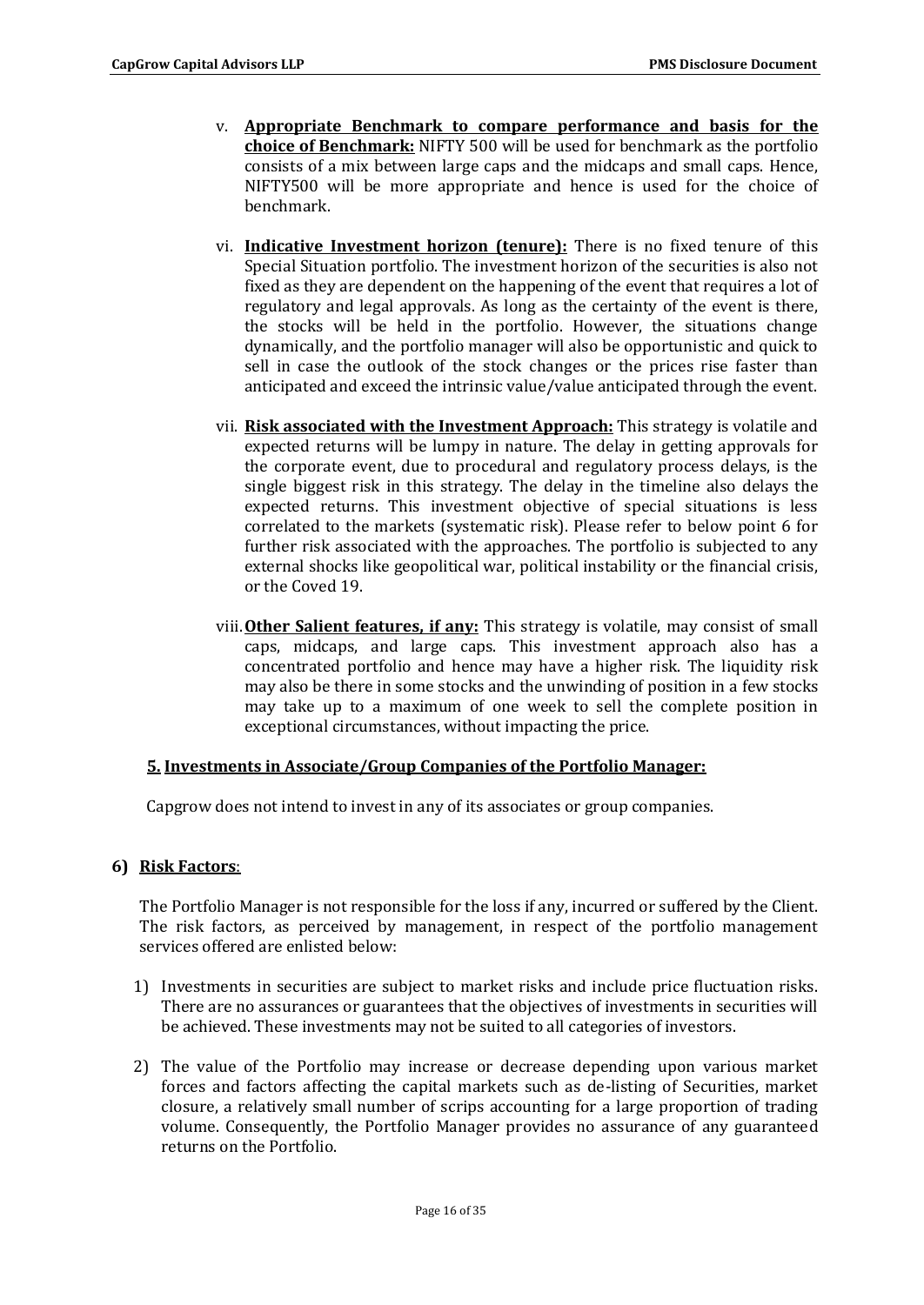- 3) The past performance of the Portfolio Manager is not indicative of future performance. Investors are not being offered any guaranteed or indicative returns.
- 4) The Client stands a risk of loss due to lack of adequate external systems for transferring, pricing, accounting, and safekeeping or record keeping of Securities. Transfer risk may arise due to the process involved in registering the shares, physical and Demat, in the Portfolio Manager's name, while price risk may arise on account of availability of share price from stock exchanges during the day and at the close of the day.
- 5) Investment decisions made by the Portfolio Manager may not always be profitable.
- 6) Investments made by the Portfolio Manager are subject to risks arising from the investment objective, investment strategy, and asset allocation.
- 7) Not meeting the obligation to make Capital Contributions in terms of the Agreement may have implications as set out in the Agreement and may also impact the profitability of the Portfolio.
- 8) The Portfolio Manager and/or its Key Personnel Management may have its own investments in listed securities.
- 9) Equity and Equity Related Risks: Equity instruments carry both company-specific and market risks and hence no assurance of returns can be made for these investments. While the Portfolio Manager shall take all reasonable steps to invest the Funds prudently in such instruments, such decisions may not always prove to be profitable or correct. Consequently, the Client shall assume any loss arising from such decisions made by the Portfolio Manager.
- 10) Macro-Economic risks: Overall economic slowdown, unanticipated corporate performance, environmental or political problems, changes to monitory or fiscal policies, changes in government policies and regulations with regard to industry and exports may have a direct or indirect impact on the investments, and consequently the growth of the Portfolio.
- 11) Liquidity Risk: The liquidity of investments in equity and equity-related securities is often restricted by factors such as trading volumes, settlement periods, and transfer procedures. If particular security does not have a market at the time of sale, then the Portfolio may have to bear an impact depending on its exposure to that particular security. While Securities that are listed on a stock exchange generally carry a lower liquidity risk, the ability to sell these investments is limited by the overall trading volume on the stock exchange. In the case of demergers or restructurings, one part of the company gets listed separately and may take longer than the regular time. Money market securities, while fairly liquid, lack a well-developed secondary market, which may restrict the selling ability of such securities thereby resulting in a loss to the Portfolio until such securities are finally sold. Even upon the termination of the Agreement, the Client may receive illiquid securities, and finding a buyer for such Securities may be difficult. Further, different segments of the Indian financial markets have different settlement periods, and such periods may be extended significantly by unforeseen circumstances. Delays or other problems in the settlement of transactions could result in temporary periods when the assets of the plan are un-invested, and no return is earned thereon. The inability of the Portfolio Manager to make intended securities purchases, due to settlement problems, could cause the Portfolio to miss certain investment opportunities.
- 12)Credit Risk: Debt securities are subject to the risk of the issuer's inability to meet the principal and interest payments on the obligations and may also be subject to price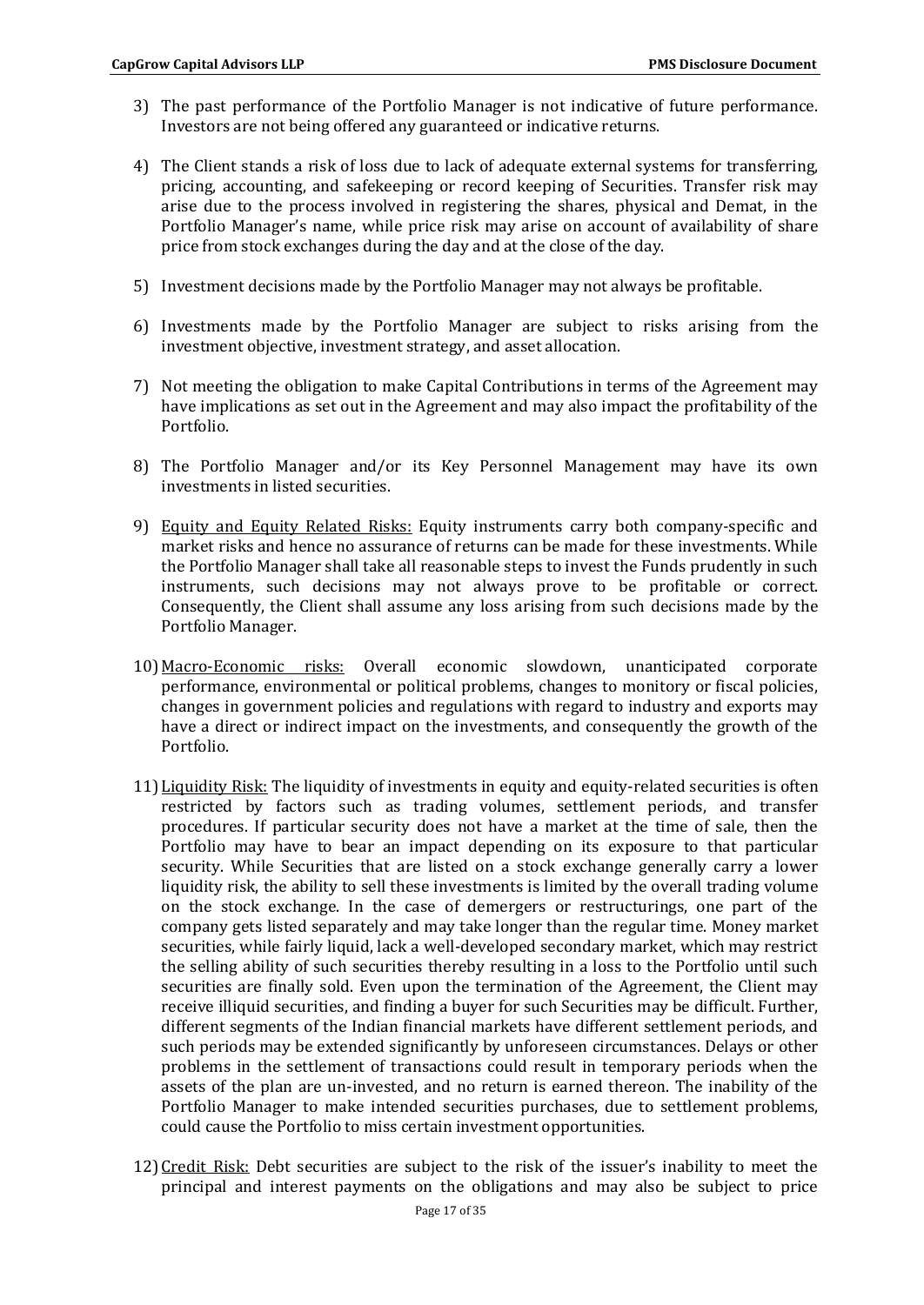volatility due to such factors as interest sensitivity, market perception, or creditworthiness of the issuer and general market risk.

- 13)Interest Rate Risk: Is associated with movements in interest rates, which depend on various factors such as government borrowing, inflation, economic performance, etc. The value of investments will appreciate/ depreciate if the interest rates fall/rise. Fixed income investments are subject to the risk of interest rate fluctuations, which may accordingly increase or decrease the rate of return thereon. When interest rates decline, the value of a portfolio of fixed income securities can be expected to rise. Conversely, when the interest rate rises, the value of a portfolio of fixed-income securities can be expected to decline. Changes in interest rates may also impact equity prices and their values.
- 14)Acts of State, or sovereign action, acts of nature, acts of war, civil disturbance are extraneous factors that can impact the Portfolio.
- 15)The Client stands the risk of the total loss of value of an asset which forms part of the Portfolio or its recovery only through an expensive legal process due to various factors which by way of illustration include default or non-performance of a third party, investee company's refusal to register a Security due to legal stay or otherwise, disputes raised by third parties.
- 16) Reinvestment Risk: This risk arises from the uncertainty in the rate at which cash flows from an investment may be reinvested. This is because the bond will pay coupons, which will have to be reinvested. The rate at which the coupons will be reinvested will depend upon prevailing market rates at the time the coupons are received.
- 17) Non-Diversification Risk: This risk arises when the Portfolio is not sufficiently diversified by investing in a wide variety of instruments. As mentioned above, the Portfolio Manager will attempt to maintain a diversified portfolio in order to minimize this risk.
- 18) Mutual Fund Risk: This risk arises from investing in units of Mutual funds. Risk factors inherent to equities and debt securities are also applicable to investments in mutual fund units. Further, scheme-specific risk factors of each such underlying scheme, including the performance of their underlying stocks, derivatives instruments, stock lending, off-shore investments, etc., will be applicable in the case of investments in mutual fund units. In addition, events like change in fund manager of the scheme, take over, mergers and other changes in status and constitution of mutual funds, foreclosure of schemes or plans, change in government policies could affect the performance of the investment in mutual fund units.
- 19)The Portfolio Manager is neither responsible nor liable for any losses resulting from the Services.
- 20)Clients are not being offered any guarantee / assured returns.
- 21)The investments under the Portfolio may be concentrated towards equity/equity-related instruments of companies primarily belonging to a single or few sectors and hence shall be affected by risks associated with those sectors.
- 22)The Clients may not be able to avail of securities transaction tax credit benefit and/or tax deduction at source (TDS) credit and this may result in an increased incidence of tax on the Clients. The Client may incur a higher rate of TDS/ Dividend Distribution Tax in case the investments are aggregated in the name of the Portfolio Management Portfolio/Product.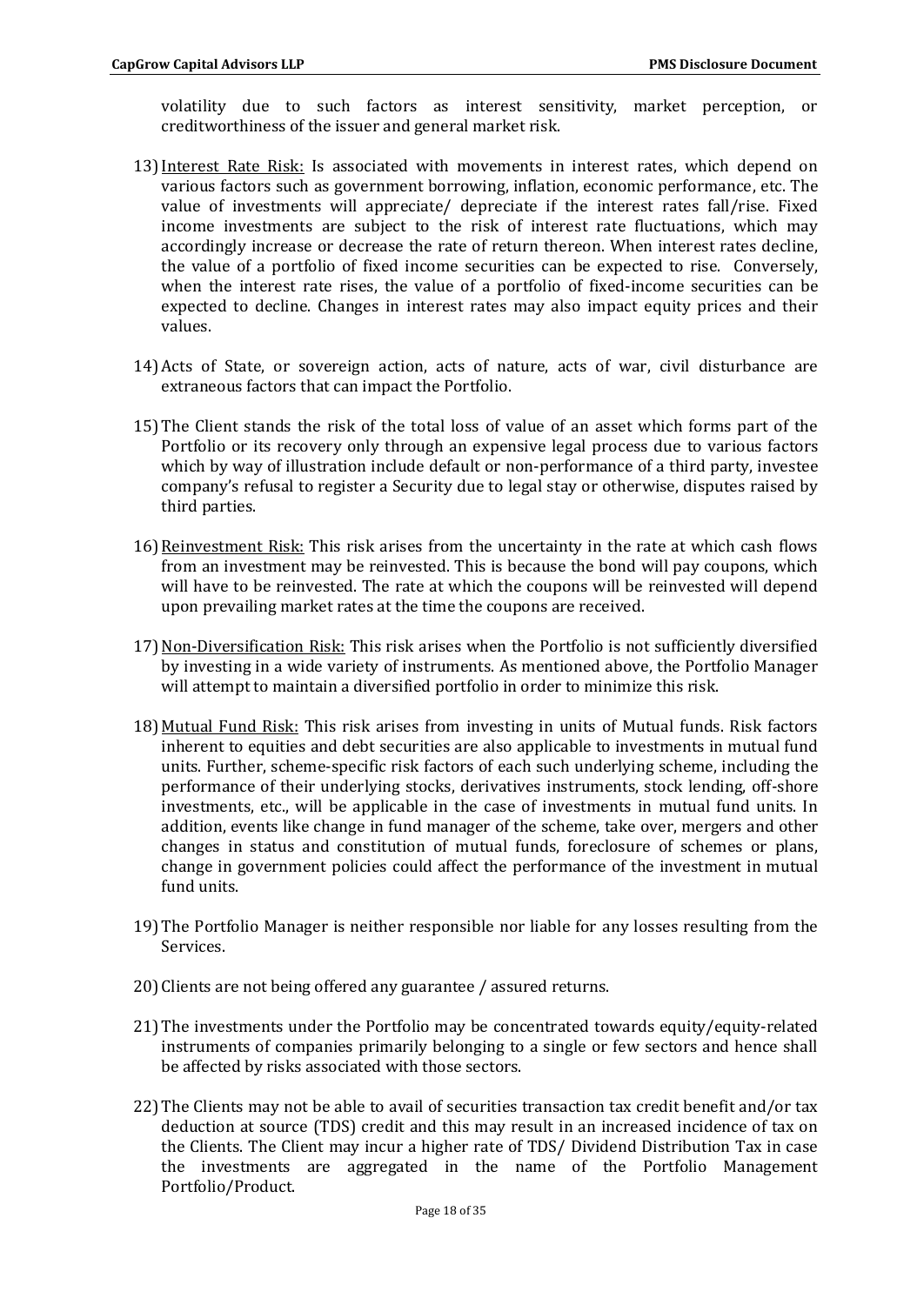- 23)The arrangement of pooling of funds from various Clients and investing them in Securities could be construed as an 'Association of Persons (AOP) in India under the provisions of the Income-tax Act, 1961and taxed accordingly.
- 24)In case of investments in Mutual Fund units, the Client shall bear the recurring expenses of the Portfolio Management Services in addition to the expenses of the underlying mutual fund schemes. Hence, the Client may receive lower pre-tax returns compared to what he may receive had he invested directly in the underlying mutual fund schemes in the same proportions.
- 25)After accepting the corpus for management, the Portfolio Manager may not get an opportunity to deploy the same or there may be a delay in deployment. In such a situation, the Clients may suffer opportunity loss.
- 26)Clients will not be permitted to withdraw the funds/Portfolio (unless in accordance with the terms agreed with the Client). In addition, they are not allowed to transfer any of the interests, rights, or obligations with regard to the Portfolio except as may be provided in the Agreement and the Regulations.
- 27)In case of early termination of the Agreement, where Client Securities are reverted to the Client, additional rights available while the Securities were held as part of the Portfolio that was negotiated by the Portfolio Manager with an investee company or its shareholders may no longer be available to the Client.
- 28)Changes in Applicable Law may impact the performance of the Portfolio.
- 29)Risks pertaining to stock lending: In the case of stock lending, risks relate to the defaults from counterparties with regard to securities lent and the corporate benefits accruing thereon the inadequacy of the collateral, and settlement risks.
- 30)Risk arising out of non-diversification, if any.
- 31) Specific Risk Disclosures associated with investments in Securitized Debt Instruments
	- a) Presently, the secondary market for such securitized papers is not very liquid. This could limit the ability of the portfolio manager to resell them. Even if sales were to take place, these secondary transactions may be at a discount to the initial issue price due to changes in the interest rate structure.
	- b) Securitized transactions are normally backed by a pool of receivables and credit enhancement as stipulated by the rating agency, which differs from issue to issue. Delinquencies and credit losses may cause depletion of the amount available under the Credit Enhancement and thereby the Investor Payouts may get affected if the amount available in the Credit Enhancement facility is not enough to cover the shortfall.
- 32) Specific risk and disclosures associated with an investment in Structured Products like Index Linked Debentures
	- The Structured Products like Index-linked Non-Convertible Debentures may lead to a portion of the funds being deployed in the derivatives markets including in the purchase of options. These investments are high risk, high return as they may be highly leveraged. A small movement in the underlying index could have a large impact on their value and may result in a loss.
	- The Issuer of equity index linked debentures or any of its agents, from time to time may have long or short positions or make markets including in indices, futures, and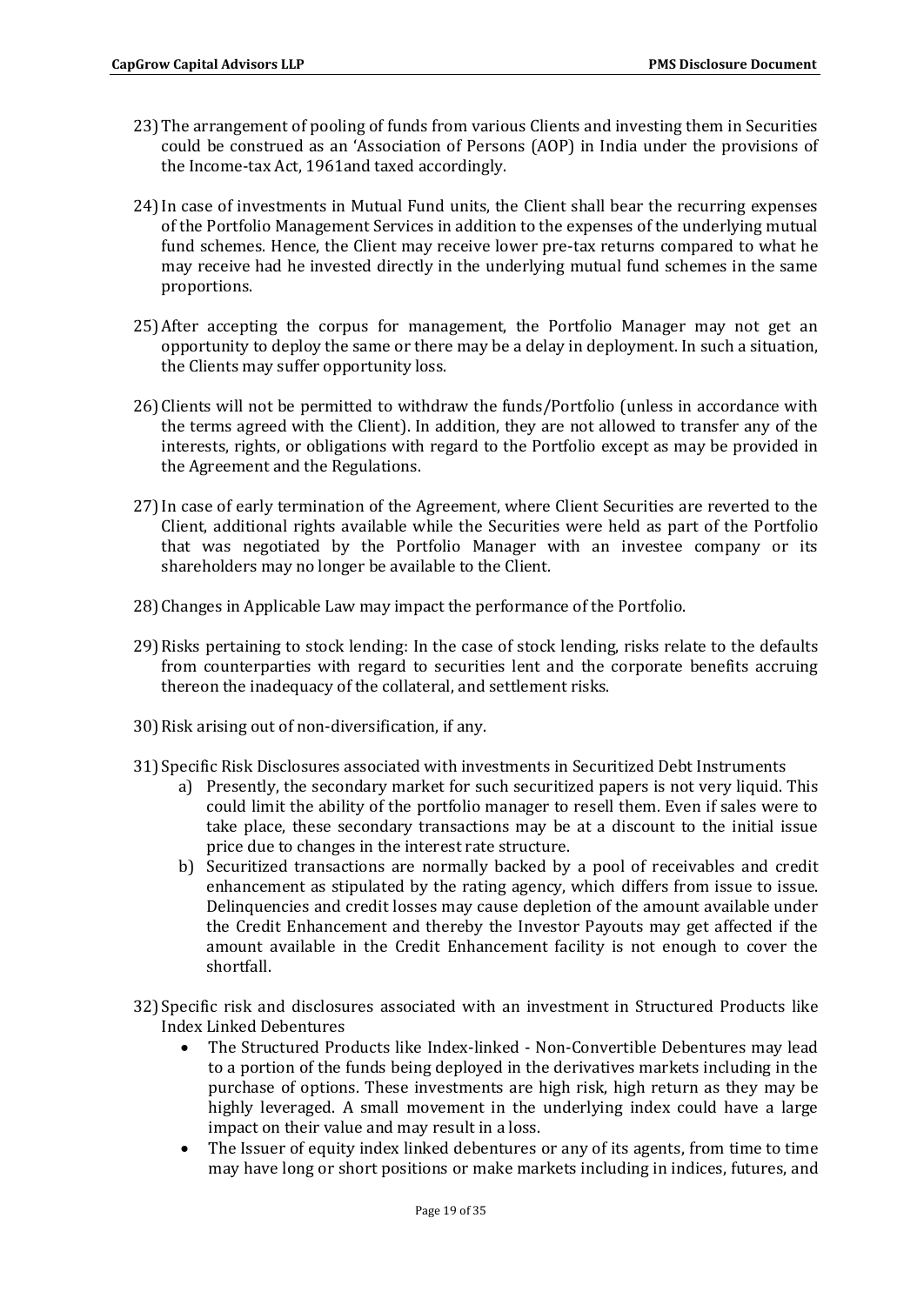options. The value of these Debentures invested on behalf of clients could be adversely impacted by a price movement in the above securities.

- The Structured Products, even after being listed, may not have a market at all;
- The returns on the Structured Products, including those linked to the may be lower than prevailing market interest rates or even zero or negative depending entirely on the movement in the underlying index and futures values as also that over the life of the Debentures. Consequently, the Debenture holder may receive no income/return at all or negative income/return on the Debentures or less income/return than the Debenture holder may have expected or obtained by investing elsewhere or in similar investments.
- In the case of Equity Index-Linked Debentures, in the event of any discretions that need to be exercised, in relation to method and manner of any of the computations including due to any disruptions in any of the financial markets or for any other reason, the calculations cannot be made as per the method and manner originally stipulated or referred to or implied, such alternative methods or approach may be at the discretion of the by the issuer and may include the use of estimates and approximations.
- At any time during the life of such Structured Products, the value of the Debentures may be substantially less than its redemption value. Further, the price of the Debentures may go down in case the credit rating of the Issuer goes down;
- The return and/or maturity proceeds hereon may not be guaranteed or insured in any manner by The Issuer of Structured Products.

# **7) Client Representation:**

The Portfolio Management Services performances are as follows:

| a) Details of client's accounts active: |
|-----------------------------------------|
|-----------------------------------------|

| <b>Category of Clients</b>           | No. of         | <b>Funds</b><br>Discretionary / |                       |
|--------------------------------------|----------------|---------------------------------|-----------------------|
|                                      | clients        | <b>Managed</b>                  | Non - Discretionary / |
|                                      |                | (Rs. Crores)                    | <b>Advisory</b>       |
| <b>Growth Investment Approach</b>    |                |                                 |                       |
| <b>Associates/Group Companies:</b>   |                |                                 |                       |
| <b>Individuals</b>                   |                |                                 |                       |
| As of 31 <sup>st</sup> January 2022, | 6              | 9.81                            | Discretionary         |
| As of 30th September 2021,           | 7              | 11.35                           | Discretionary         |
| As of 31 <sup>st</sup> March 2021,   | 8              | 10.60                           | Discretionary         |
| As of 31 <sup>st</sup> March 2020,   | 8              | 5.41                            | Discretionary         |
|                                      |                |                                 |                       |
| Corporate                            |                |                                 |                       |
| As of 31 <sup>st</sup> January 2022, | 1              | 2.20                            | Discretionary         |
| As of 30th September 2021,           | $\mathbf{1}$   | 1.44                            | Discretionary         |
| As of 31 <sup>st</sup> March 2021,   | $\mathbf{1}$   | 1.32                            | Discretionary         |
| As of 31 <sup>st</sup> March 2020,   | $\overline{2}$ | 1.09                            | Discretionary         |
|                                      |                |                                 |                       |
| <b>Others</b>                        |                |                                 |                       |
| <b>Individuals</b>                   |                |                                 |                       |
| As of 31 <sup>st</sup> January 2022, | 122            | 85.25                           | Discretionary         |
| As of 30th September 2021,           | 118            | 87.45                           | Discretionary         |
| As of 31 <sup>st</sup> March 2021,   | 111            | 61.16                           | Discretionary         |
| As of 31st March 2020,               | 116            | 34.04                           | Discretionary         |
|                                      |                |                                 |                       |
| Corporate                            |                |                                 |                       |
| As of 31 <sup>st</sup> January 2022, | 6              | 7.61                            | Discretionary         |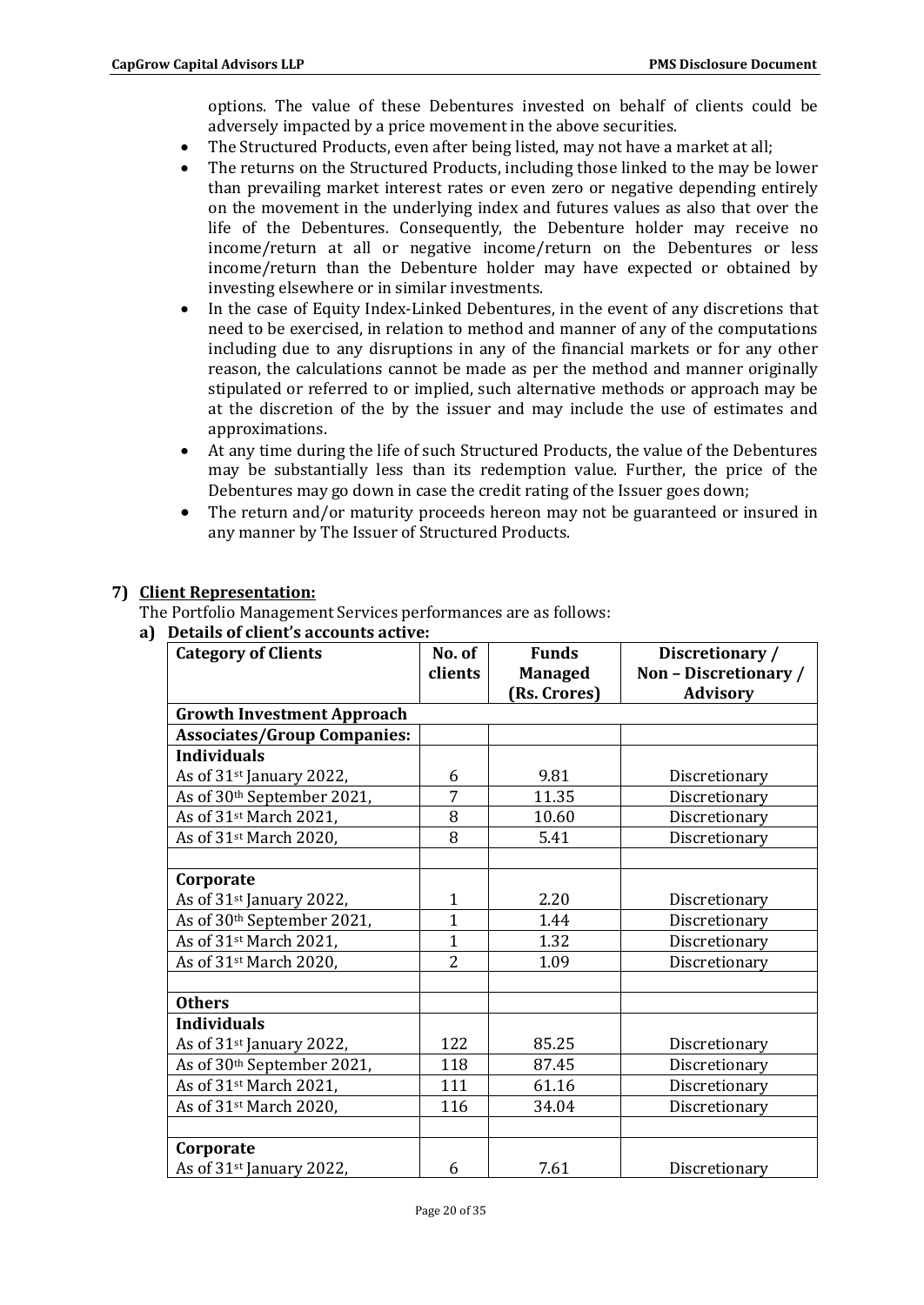| As of 30 <sup>th</sup> September 2021, | 6 77 | Discretionary |
|----------------------------------------|------|---------------|
| As of $31$ <sup>st</sup> March 2021,   | 3.42 | Discretionary |
| As of $31$ <sup>st</sup> March 2020,   | 0.45 | Discretionary |

| <b>Category of Clients</b>                   | No. of         | <b>Funds</b>                   | Discretionary /                          |
|----------------------------------------------|----------------|--------------------------------|------------------------------------------|
|                                              | clients        | <b>Managed</b><br>(Rs. Crores) | Non - Discretionary /<br><b>Advisory</b> |
| <b>Special Situation Investment Approach</b> |                |                                |                                          |
| <b>Associates/Group Companies:</b>           |                |                                |                                          |
| <b>Individuals</b>                           |                |                                |                                          |
| As of 31st January 2022,                     | 5              | 5.16                           | Discretionary                            |
| As of 30th September 2021,                   | 6              | 5.95                           | Discretionary                            |
| As of 31st March 2021,                       | 6              | 4.18                           | Discretionary                            |
| As of 31 <sup>st</sup> March 2020,           | $\overline{5}$ | 2.34                           | Discretionary                            |
|                                              |                |                                |                                          |
| Corporate                                    |                |                                |                                          |
| As of 31 <sup>st</sup> January 2022,         | $\mathbf{1}$   | 1.32                           | Discretionary                            |
| As of 30th September 2021,                   | $\overline{1}$ | 1.09                           | Discretionary                            |
| As of 31 <sup>st</sup> March 2021,           | $\overline{1}$ | 0.89                           | Discretionary                            |
| As of 31 <sup>st</sup> March 2020,           | $\mathbf{1}$   | 0.54                           | Discretionary                            |
|                                              |                |                                |                                          |
| <b>Others</b>                                |                |                                |                                          |
| <b>Individuals</b>                           |                |                                |                                          |
| As of 31st January 2022,                     | 69             | 23.21                          | Discretionary                            |
| As of 30th September 2021,                   | 62             | 20.65                          | Discretionary                            |
| As of 31 <sup>st</sup> March 2021,           | 37             | 10.02                          | Discretionary                            |
| As of 31 <sup>st</sup> March 2020,           | 30             | 4.13                           | Discretionary                            |
|                                              |                |                                |                                          |
| Corporate                                    |                |                                |                                          |
| As of 31 <sup>st</sup> January 2022,         | 5              | 3.13                           | Discretionary                            |
| As of 30th September 2021,                   | $\overline{5}$ | 2.84                           | Discretionary                            |
| As of 31 <sup>st</sup> March 2021,           | $\overline{2}$ | 1.05                           | Discretionary                            |
| As of 31 <sup>st</sup> March 2020,           | $\mathbf{1}$   | 0.35                           | Discretionary                            |

**b) Complete Disclosure in respect of transactions with related parties as per the accounting standards specified by the Institute of Chartered Accountants of India:** There have been no transactions with related parties as per the Accounting Standards specified by the Institute of Chartered Accountants of India.

### **8) The financial Performance of Portfolio Manager**

# **8.1 Capital Structure (Rs. in lakhs):**

| <b>Particulars</b>               | As on       | As on     | As on                       | As on       |
|----------------------------------|-------------|-----------|-----------------------------|-------------|
|                                  | 31-Mar-2018 |           | $ 31-Mar-2019 31-Mar-2020 $ | 31-Mar-2021 |
|                                  |             | (Audited) | (Audited)                   | (Audited)   |
| a <br>Paid-up capital            | N.A.        | 250.00    | 250.00                      | 250.00      |
| b) Free reserves                 | N.A.        | N.A.      | 13.46                       | 65.20       |
| (excluding revaluation reserves) |             |           |                             |             |
| c) Total $(a) + (b)$             | N.A         | 250       | 263.46                      | 315.20      |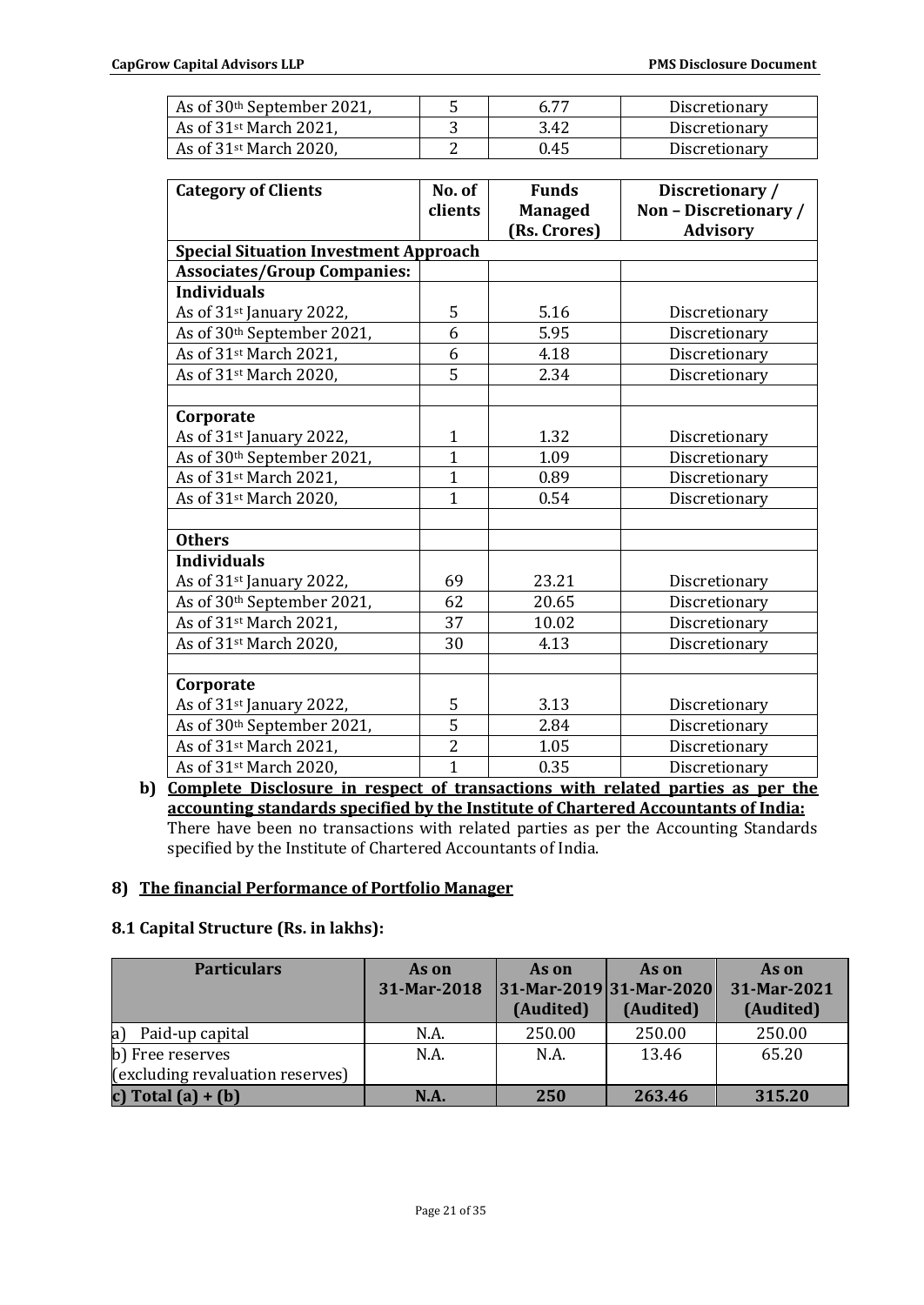# **8.2 Deployment of Resources (Rs. in lakhs):**

| <b>Particulars</b>                                                    | As on<br>31-Mar-2018 | As on<br>31-Mar-2019<br>(Audited) | As on<br>31-Mar-2020<br>(Audited) | As on<br>31-Mar -2021<br>(Audited) |
|-----------------------------------------------------------------------|----------------------|-----------------------------------|-----------------------------------|------------------------------------|
| (a) Fixed Assets (net of<br>depreciation)                             | N.A.                 | 1.51                              | 1.23                              | 1.11                               |
| (b) Plant & Machinery & other<br>Equipment's (net of<br>depreciation) | N.A.                 | 5.03                              | 3.01                              | 2.03                               |
| (c) Investments                                                       | N.A.                 | 217.84                            | 236.64                            | 284.63                             |
| <b>Others</b><br>(b)                                                  | N.A.                 | 10.72                             | 42.03                             | 57.72                              |
| <b>Total</b>                                                          | N.A.                 | 235.10                            | 282.91                            | 345.49                             |

# **8.3 Major Sources of Income: (Rs. in lakhs):**

| <b>Particulars</b> | As on<br>31-Mar-2018 | As on<br>31-Mar-2019<br>(Audited) | As on<br>31-Mar-2020<br>(Audited) | As on<br>31-Mar -2021<br>(Audited) |
|--------------------|----------------------|-----------------------------------|-----------------------------------|------------------------------------|
| Income             | N.A                  | 9.22                              | 81.02                             | 111.91                             |
| Other Income       | N.A                  | 8.84                              | 26.59                             | 34.70                              |
| <b>Total</b>       | N.A                  | 18.06                             | 107.61                            | 146.61                             |

## **8.4 Net Profit (Rs. In lakhs):**

| <b>Particulars</b>        | As on<br>31-Mar-2018 | As on<br>31-Mar-2019<br>(Audited) | As on<br>31-Mar-2020<br>(Audited) | As on<br>31-Mar -2021<br>(Audited) |
|---------------------------|----------------------|-----------------------------------|-----------------------------------|------------------------------------|
| Profit/ (Loss) before Tax | N.A.                 | (12.90)                           | 29.08                             | 62.51                              |
| Profit/ (Loss) after Tax  | N.A.                 | (12.90)                           | 26.36                             | 51.84                              |

# **9) Performance of the Portfolio Manager for the last 3 years:**

In the performance/returns table below, please note the following:

 Performance/returns are calculated using the "Time-Weighted Rate of Return" method in terms of Regulation 22 of SEBI (Portfolio Managers) Regulations 2020. Returns are net of all fees and expenses.

|                                                                                                     | <b>Year Ended</b> | <b>Year Ended</b> | <b>Year Ended</b> |
|-----------------------------------------------------------------------------------------------------|-------------------|-------------------|-------------------|
| <b>Particulars</b>                                                                                  | $(2020 - 2021)$   | $(2019 - 2020)$   | $(2018-2019)$     |
| Portfolio Performance (%), net of all fees<br>and charges levied by the Portfolio<br><b>Manager</b> |                   |                   |                   |
| - Growth Investment Approach                                                                        | 79.02%            | $-33.56\%$        | 10.53%            |
| - Special Situations Investment Approach                                                            | 103.42%           | $-36.05%$         | 8.90%             |
| <b>Benchmark Performance</b>                                                                        |                   |                   |                   |
| $-$ NIFTY 500 $(\% )$                                                                               | 75.99%            | $-28.02\%$        | 10.10%            |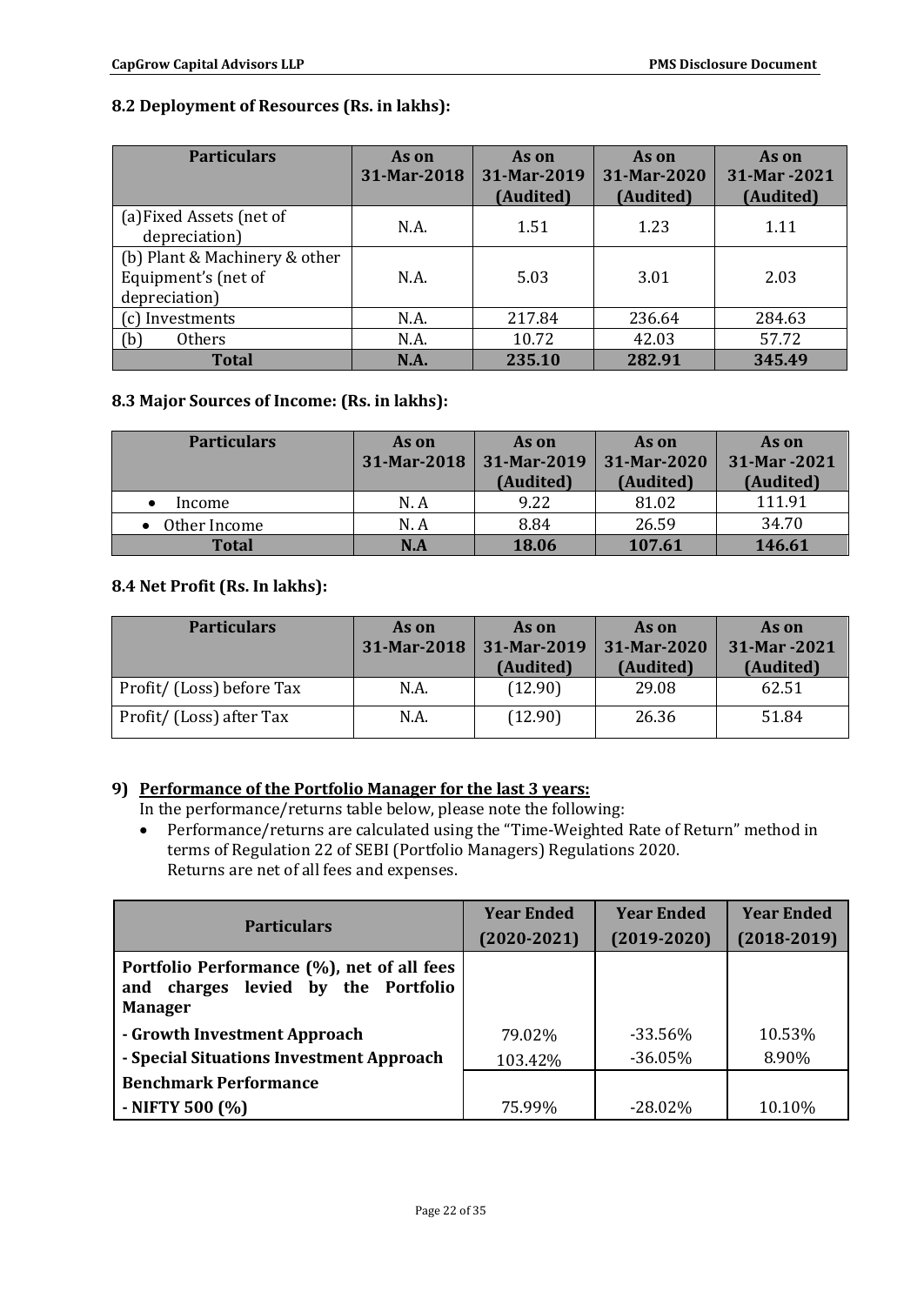### **10)Audit Observation:**

There are no observations made by the Statutory Auditor of the Portfolio Manager for the preceding three financial years , FY 2018-19, FY 2019- 20, and FY 2020 – 21.

# **11)Fees and Services Charged (To be based on actuals):**

- 1. **Investment Management Fee** I.e., Fixed Fees charged as agreed with the client vide terms and conditions mentioned in the agreement relating to the Portfolio Management Services offered to the Clients.
- 2. **Performance Management Fee** i.e., performance fees based on profit slabs provided in the portfolio agreement are charged as agreed with the client vide terms and conditions mentioned in the agreement. Performance fees will be charged on the performance over the hurdle rate, management fee, and any costs of trading. It shall be computed on the basis of the high-water mark principle over the life of the investment for charging of performance/profit sharing fees.

**High Water Mark Principle:** High Water Mark shall be the highest value that the portfolio/account has reached. Value of the portfolio for computation of high watermark shall be taken to be the value on the date when performance fees are charged. For the purpose of charging a performance fee, the frequency shall not be less than quarterly.

The portfolio manager shall charge a performance-based fee only on the increase in portfolio value in excess of the previously achieved high water mark.

## 3. **Exit Load:**

Exit Load will be charged to the Client as per the below-mentioned slabs:

- $\circ$  In the first year of investment, a maximum of 3% of the amount redeemed.
- $\circ$  In the second year of investment, a maximum of 2% of the amount redeemed.
- o In the third year of investment, a maximum of 1% of the amount redeemed.

After a period of three years from the date of the investment, no exit load will be charged to the Clients.

- 4. The fees charged to the client for PMS Service comes under "Fees for technical services" under Sec 194J of the Income Tax Act 1961. This section calls for withholding tax on the fees that the client pays to the portfolio manager if he or she falls under
	- An Individual / HUF whose total sales / gross receipt or turnover from business or profession carried on by him exceed the monetary limit specified under clause (a) or clause (b) of Sec. 44AB during the previous year immediately preceding the financial year.
	- Corporates.

### 5. **Custodian fee / Depository Charges & Fund Accounting Charges:**

Charges relating to custody and transfer of shares, bonds, and units, opening and operation of Demat account, dematerialization and dematerialization, and/or any other charges in respect of the investment, etc. The actual fees levied by the custodian for custody, demat charges and fund accounting shall be charged to the client as mentioned in the agreement with the client and as agreed between the Portfolio Manager and the Custodian from time to time.

### 6. **Registration and transfer agents' fees:**

Fees are payable for the Registrars and Transfer Agents in connection with effecting transfer of any or all of the securities and bonds including stamp duty, cost of affidavits, notary charges, postage stamps, and courier charges.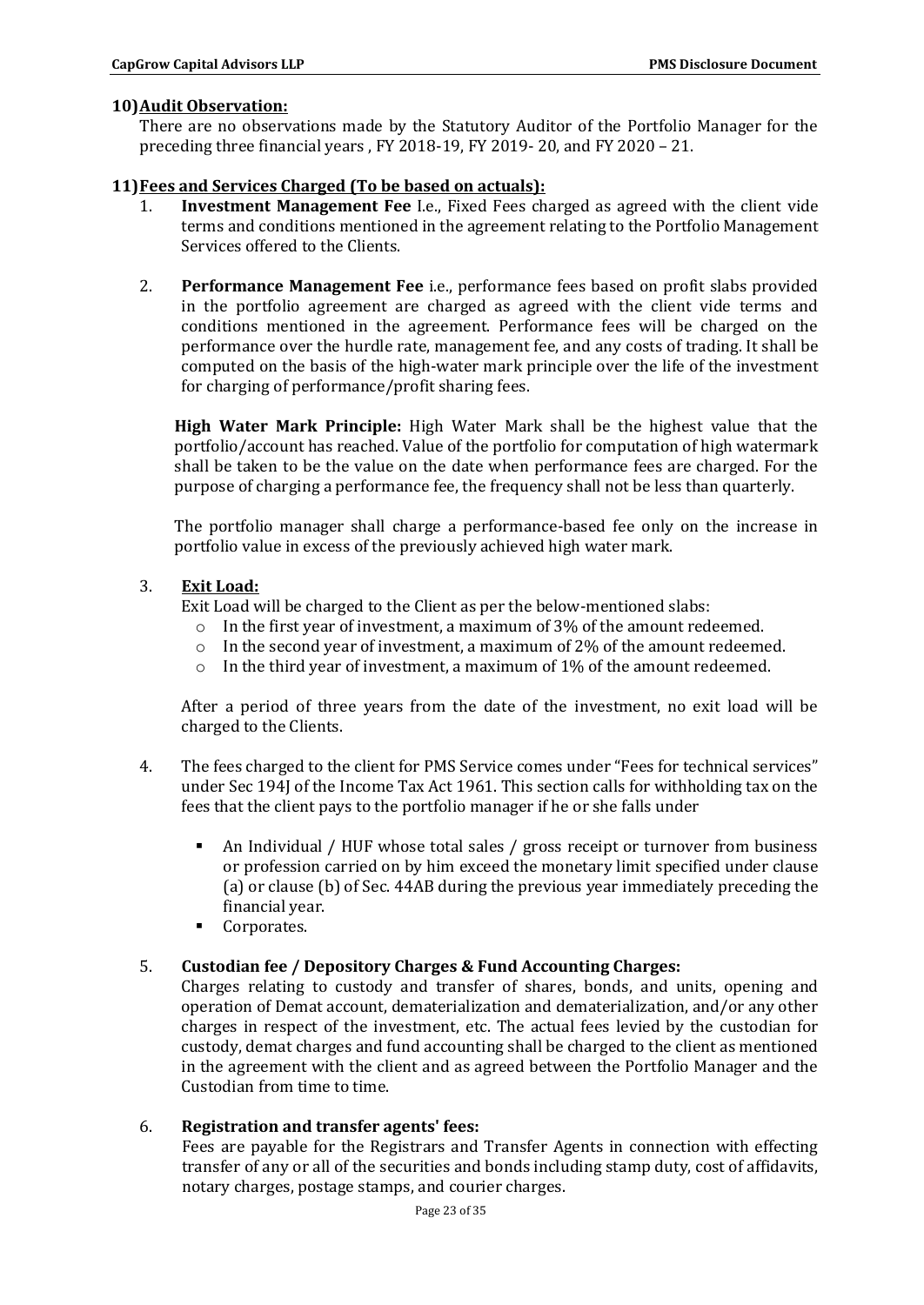#### 7. **Brokerage, transaction costs, and other services:**

The brokerage and other charges like stamp duty, transaction cost, and statutory levies such as GST, securities transaction tax, turnover fees, and such other levies as may be imposed upon from time to time.

#### 8. **Fees and charges in respect of investment in mutual funds:**

Mutual Funds shall be recovering expenses or management fees and other incidental expenses, and such fees and charges shall be paid to the Asset Management Company of the Mutual Funds on behalf of the Client. Such fees and charges are in addition to the portfolio Management fees described above.

- 9. **Certification charges or professional charges:** The charges are payable to professional services like accounting, taxation, certification, any other legal services, etc.
- 10. **Securities lending and borrowing charges:**  The charges pertaining to the lending of securities, cost of borrowings, and costs associated with the transfer of securities connected with the lending and borrowing transfer operations.

#### 11. **Any incidental and ancillary out of pocket expenses:**

All incidental and ancillary expenses not recovered above but incurred by the Portfolio Manager on behalf of the client shall be charged to the Client.

- 12. The portfolio manager shall deduct directly from the cash account of the client all the fees/costs specified above. Other expenses, which could be attributable to the Portfolio Management, would also be directly deducted and the client would be sent a statement about the same.
- 13. The fee so charged may be a fixed fee or performance-based fee or a combination of both as agreed in the agreement.
- 14. The portfolio manager shall ensure that any charges to self/associate shall not be at rates more than that paid to the non-associates providing the same service and a capped at 20% by value per associate (including self) per service shall be maintained by the portfolio manager in a financial year.

**Note: All the Operating expenses excluding brokerage, over and above the fees charged for Portfolio Management Service, shall not exceed 0.50% per annum of the client's average daily Assets under Management (AUM). It shall include charges payable for outsourced professional services like accounting, auditing, taxation, legal services, etc. for documentation, notarizations, certifications, attestations required by Bankers or regulatory authorities including legal fees and day-to-day operations charges, etc.**

### **12)Taxation:**

The following information is based on the law in force in India at the date hereof. This information is neither a complete disclosure of every material fact of the Income-tax Act, 1961 nor does constitute tax or legal advice. This information is based on the Portfolio Manager's understanding of the Tax Laws as of this date of Disclosure Document. Investors/clients should be aware that the fiscal rules/ tax laws may change and there can be no guarantee that the current tax position may continue indefinitely. Given the individual nature of the tax consequences, each investor/client is advised to consult his/ her/its own professional tax advisor. The information/data herein alone is not sufficient and shouldn't be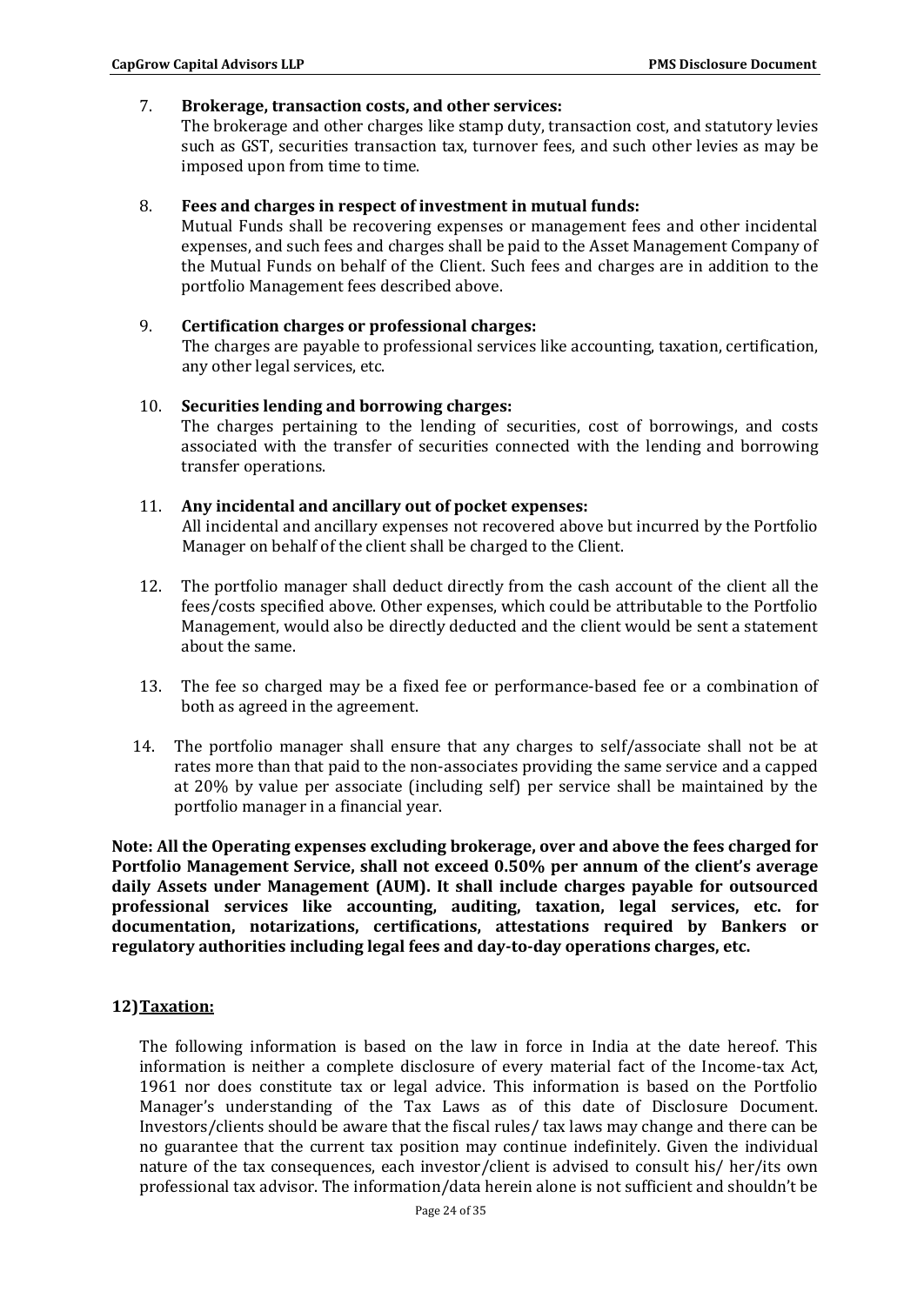used for the development or implementation of an investment strategy and should not be construed as investment advice.

Income on Investment in Securities is subject to tax in the following manner:

**a) Dividend**

Dividends declared, distributed, or paid on or after April 1, 2003, by domestic companies will be exempt in the hands of the shareholder recipient but a tax on distributed profits at applicable rates will be payable by the domestic company. However, as per Finance Act 2016, sanctioned by the parliament, from Assessment year 2017-18 in addition to DDT paid by the companies, tax at the rate of 10% of the gross amount of dividend will be payable by the recipients i.e., shareholders being individuals, HUFs and firms receiving dividend in excess of Rs 10 lakh per annum.

- b) Interests on Investment are taxable except in certain cases where it is exempted from tax under Income Tax Act 1961.
- c) In case the securities are sold within one year (for listed securities except for units other than units of equity-oriented mutual funds) or within three years (for unlisted securities) from the date of purchase, the resultant gains or losses are termed as short-term capital gains or losses. Short term gains arising out of transfer of equity shares if the securities are sold on a recognized stock exchange in India and on which securities transaction tax has been paid are taxed at a concessional rate of 15% (as increased by surcharge plus education cess), in other cases, they would be taxed at the slab rate applicable to the respective PMS client type.

In case the securities are sold after one year (for listed securities) or two years (for unlisted securities) and three years for units other than units of equity-oriented mutual funds from the date of purchase, the resultant gains or losses are termed as long term capital gains or losses and the gain is arising out of transfer of equity shares which are sold on a recognized stock exchange in India and on which securities transaction tax has been paid would be taxed at 10% (as increased by surcharge plus education cess) in case of listed securities and 20% (as increased by surcharge plus education cess) in case of unlisted securities and units other than units of equity-oriented mutual funds.

From A.Y. 2019-20, Long Term capital gain (where STT is paid) in excess of Rs. 1 Lakh will be chargeable at the rate of 10% and on the balance amount of the total income, the tax will be computed as if it were the total income of the assessee.

Note: "Listed Securities" as defined under the explanation to section 112(1) of Income Tax Act, means the securities as defined in clause 2(h) of Securities Contract (Regulations) Act, 1956 and listed on any recognized stock exchange in India.

"Unlisted Securities" means securities other than listed securities.

"Units" shall have the meaning assigned to it in clause (b) of Explanation to section 115AB of Income Tax Act, 1961.

The following are the tax provisions presently applicable to clients investing in the Portfolio Management Products under the Income Tax Act, 1961.

### **Tax on Long Term Capital Gain:**

If the capital asset, which is transferred, is equity share or units of equity-oriented mutual funds and the transaction is subject to Securities Transaction Tax, the Long-Term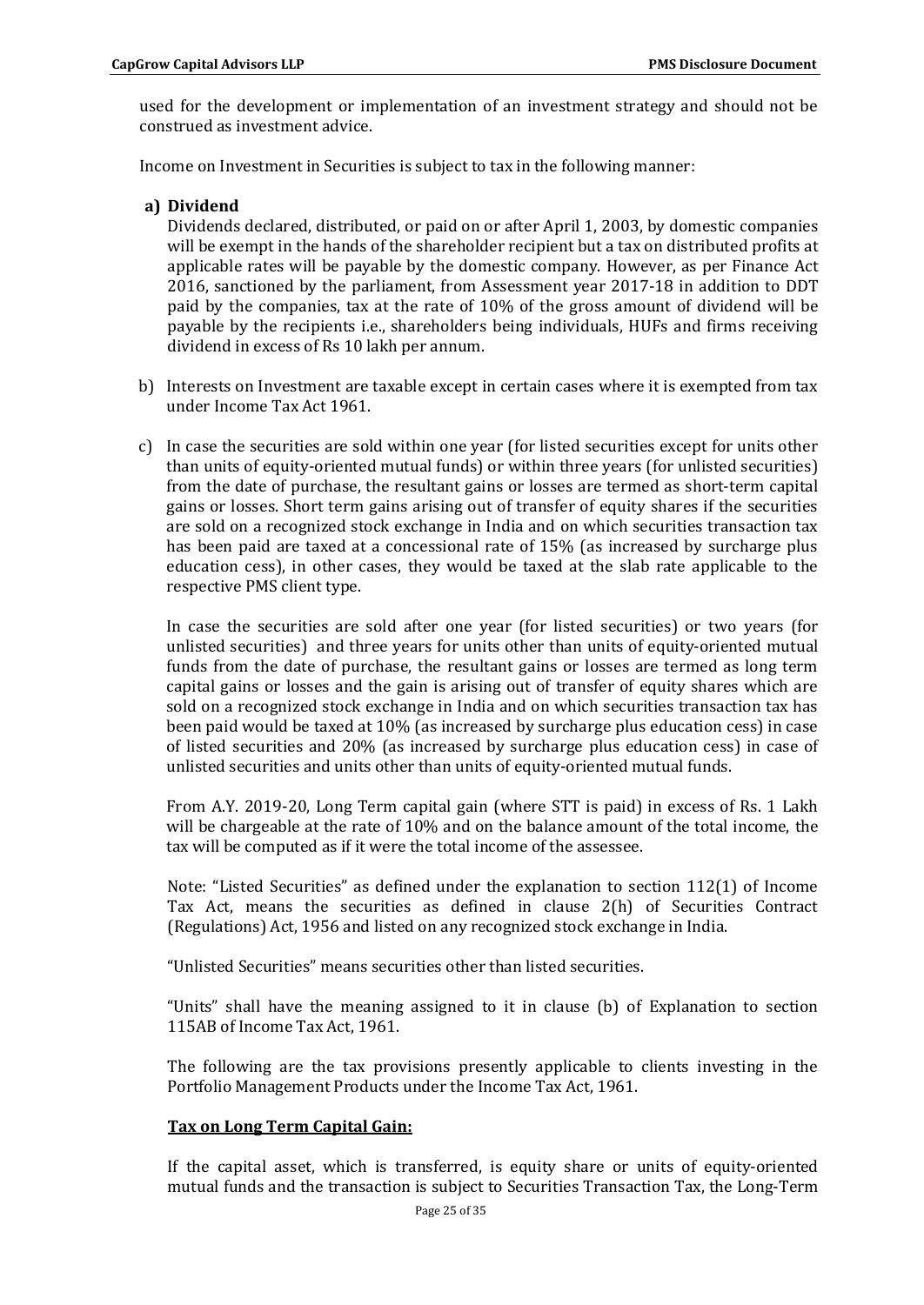| Capital Asset            | If it is not subject to Securities Transaction Tax |                 |                   |
|--------------------------|----------------------------------------------------|-----------------|-------------------|
|                          | Long Term                                          |                 | <b>Short Term</b> |
|                          | Without Indexation                                 | With Indexation |                   |
| 1. Debenture Listed      | 10 %                                               | Not Applicable  | Normal            |
| 2. Debenture Non-Listed  | 20 %                                               | Not Applicable  | Normal            |
| 3. Government Securities | 10 %                                               | 20%             | Normal            |
| 4. Bonds Listed          | 10%                                                | Not Applicable  | Normal            |
| 5. Bonds Non-Listed      | 20%                                                | Not Applicable  | Normal            |

Capital Gain in excess of Rs. 1 Lakh is chargeable to tax  $@$  10%. In other cases, the tax will be calculated as non-Listed

## **TDS**

If any tax is required to be withheld on account of any future legislation, the portfolio manager shall be obliged to act in accordance with the regulatory requirements in this regard. Interest would be subject to tax as per prevailing provisions of the Income Tax Act, 1961.

## **Advance Tax Obligations**

It shall be the client's responsibility to meet the advance tax obligations payable on the due dates as per the Income Tax Act, 1961.

Provisions of Income Tax Act 1961 undergoes change frequently and is also based on the status of the client, thus the client is advised to consult his/her tax consultant for appropriate advice on the tax treatment of income indicated herein.

The fees charged to the client for PMS come under the ambit of "fees for technical services" under Section 194J of the Income Tax Act, 1961("the Act"). As the section calls for withholding tax, the client is required to withhold tax  $\omega$  10 % excluding Goods & Service Tax, on the fees that the client pays to the Portfolio Manager if he/she falls under the following two categories:

a) An Individual / HUF whose total sales / gross receipt or turnover from business or profession carried on by him exceed the monetary limit specified under clause (a) or clause (b) of Sec. 44AB during the previous year immediately preceding the financial year.

In respect to the above TDS provision please note that in Act No 23 of Finance Act, 2019 a new section i.e., 194M has been inserted with effect from 01.09.2019 which specifies that:

Any Person being individual or a Hindu undivided family other than those required to deduct income tax as per the provision of section 194J mentioned in (a) above shall at the time of credit of such sum or at the time of payment of such sum in cash or by the issue of cheque or draft or by any other mode whichever is earlier, deduct an amount equal to five percent of such sum as income-tax thereon if the aggregate of sum, credited or paid to a resident during the financial year exceeds fifty lakh rupees.

### b) Corporate

This implies the Client (as mentioned in point 'a' and 'b' above) while making payment of the fees would deduct tax at Source. The taxes payable on any transactions entered into or undertaken by the Portfolio Manager on behalf of the client, whether by way of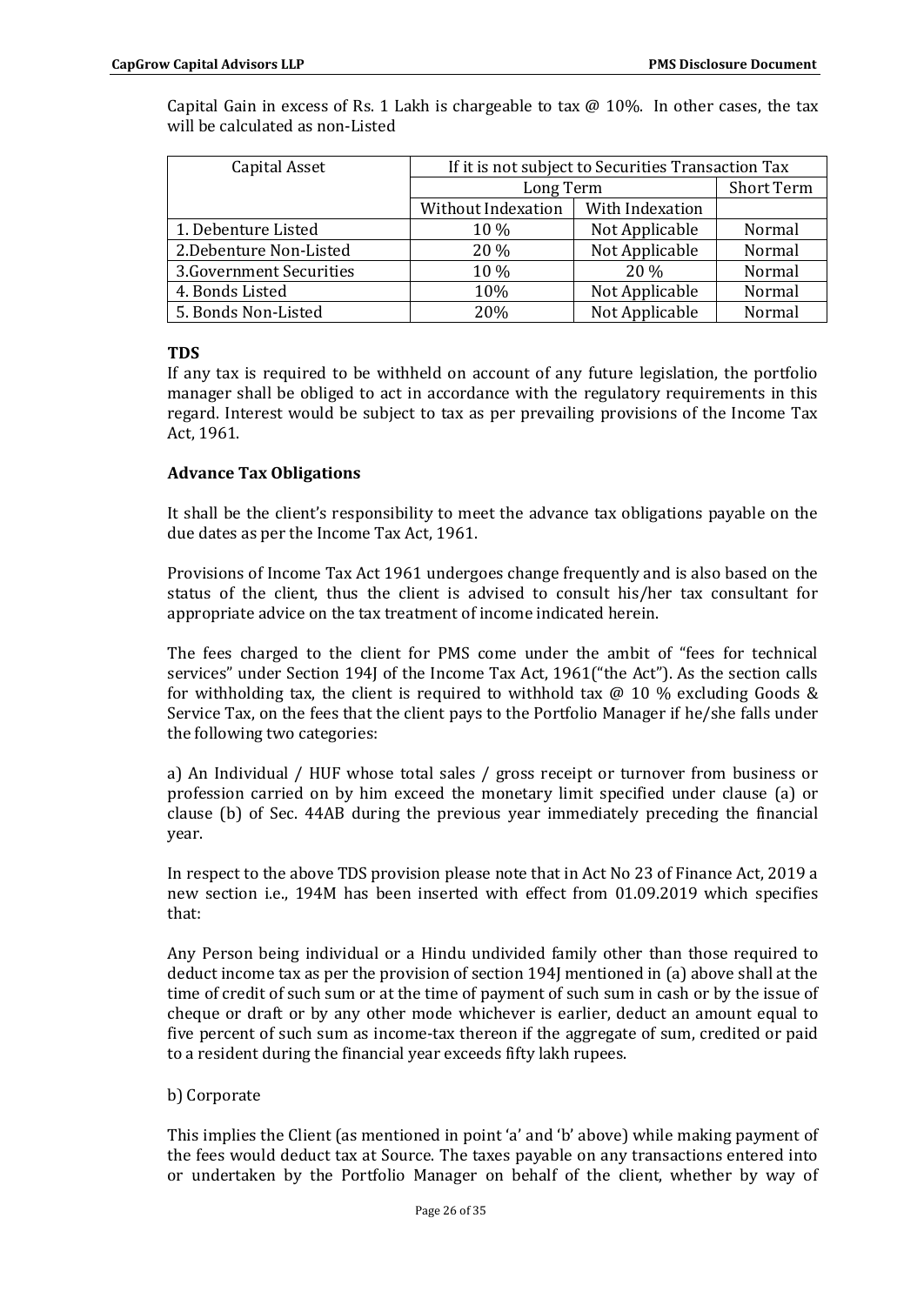deduction withholding, payment, or other, shall be fully borne by the client. Payment of the tax shall be the personal responsibility and liability of the client. In case the client deducts and pays the withholding tax, the client shall provide a Tax Deduction Certificate in Form No. 16A as prescribed under the Income Tax Rules, 1962 to the Portfolio Manager within 30 days from the date of filing return or due date of filing TDS Return for the quarter whichever is earlier. The Portfolio Manager is not by law, contract, or otherwise required to discharge any obligation on behalf of the client to pay any taxes payable by the clients.

## **13)Accounting Policies:**

## 1. **Basis of accounting**

- a. Books and Records for each product are separately maintained in the Back-office software (with Fund Accountant) in the name of the client to account for the assets and any additions, income, receipts, and disbursements in connection therewith, as provided by the SEBI (Portfolio Management) Regulations, 2020, and SEBI (Investment Advisers) Regulations, 2013 as amended from time to time.
- b. Accounting under the respective portfolios is done in accordance with Generally Accepted Accounting Principles except with Point (a) of Income/Expenses.
- c. Trades will be accounted for on trade date (T) accounting basis. The sale of security can be from only settled stock.
- d. The cost of acquisition in the case of listed securities that are introduced as part of the corpus would be accounted at the previous day's closing price on NSE/BSE.
- e. Investments acquired or sold by the Portfolio Manager shall include brokerage, Stamp duty. Securities Transaction Tax ('STT') and any other charge customarily shall not be included in the cost of investments and shall be debited to the client's Income & Expenditure Account
- f. Bonus shares/units to which the Client becomes entitled shall be recognized only when the original shares/units on which the bonus entitlement accrues are traded on the stock exchange on an ex-bonus basis.
- g. Rights entitlement shall be recognized only when the original shares on which the rights entitlement accrues are traded on the stock exchange on an ex-rights basis.
- h. Other Corporate Action entitlement shall be calculated and accounted for based on the end of the day ('EOD') position prevailing before the ex-date. For other investments, which are not quoted on NSE or BSE, dividend income shall be recognized on the date of receipt.
- i. In respect of all interest-bearing investments, income shall be accrued on a day-today basis as it is earned. Therefore, when such investments are purchased, interest earned for the period from the last interest due date up to the date of purchase shall not be treated as a cost of purchase but shall be debited to Interest Recoverable Account. Similarly, interest received at the time of sale for the period from the last interest due date up to the date of sale shall not be treated as an addition to sale value but shall be credited to Interest Recoverable Account.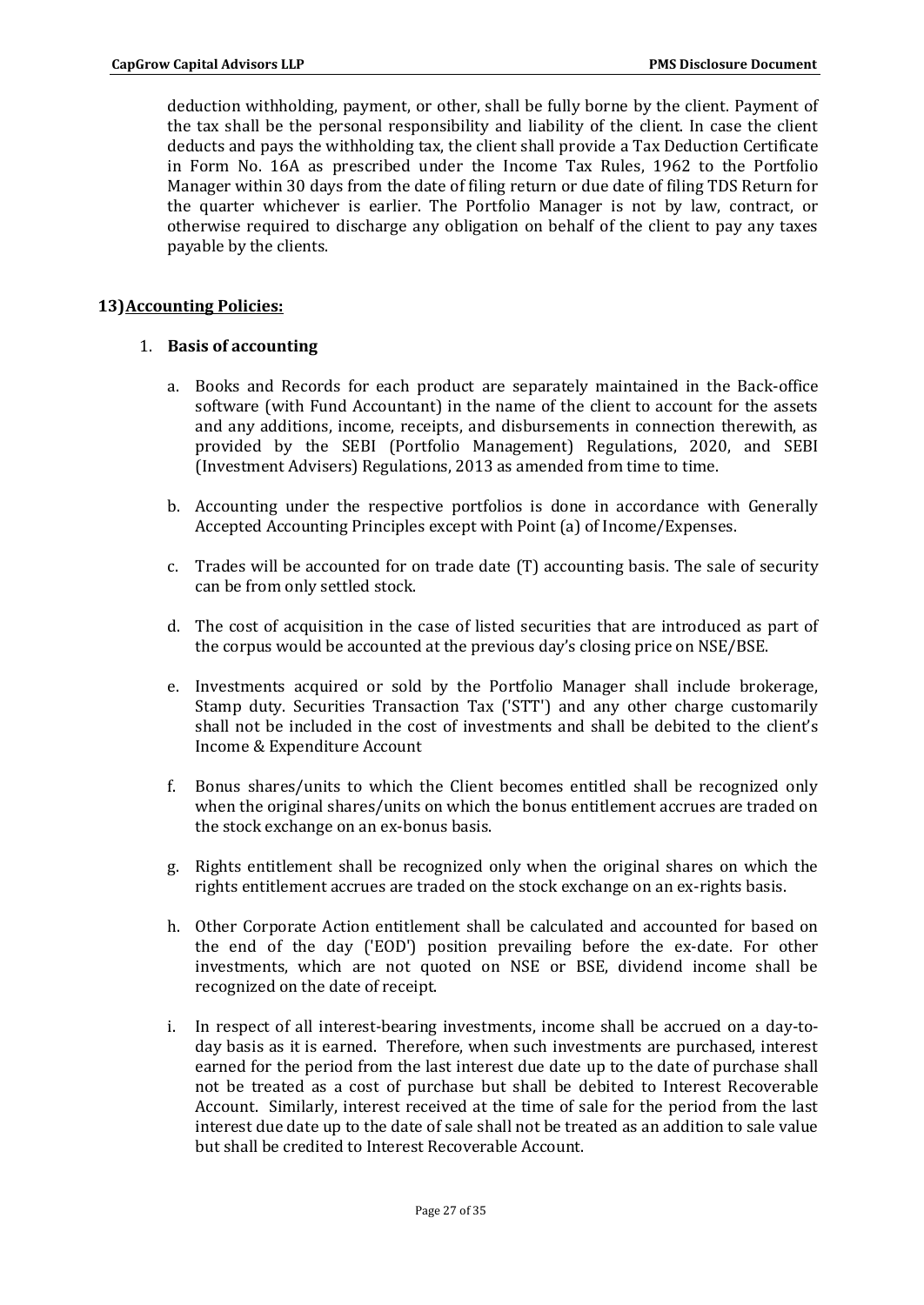- j. In determining the holding cost of investments and the gains or loss on sale of investments, the First-in-First-out ('FIFO') method shall be followed.
- k. Whenever Client specific unit allocation will be provided by the fund Manager (PMS), the same will be used on that day for deal allocation.
- l. Transactions for purchase or sale of investments shall be recognized as of the trade date and not as of the settlement date so that the effect of all investments traded during a financial year is recorded and reflected in the financial statements for that year.
- m. Where investment transactions take place outside the stock market, for example, acquisitions through private placement or purchases or sales through private treaty, the transaction would be recorded, in the event of a purchase, as of the date on which the portfolio obtains its enforceable obligation to pay the price or, in the event of a sale, when the portfolio obtains an enforceable right to collect the proceeds of sale or an enforceable obligation to deliver the securities sold.
- n. Management fees if applicable would be booked as per the frequency and data provided by the client/fund manager.
- o. Performance fees if applicable would be booked as per the frequency and data provided by the client/fund manager.
- p. All other expenses payable by the client shall be accrued as per the frequency and data provided by the client/Investment manager.
- q. Financial year-end will be followed as 31st March.
- r. The Portfolio Manager can adopt any specific norms or methodology for valuation of investments or accounting the same on a case-specific basis.

# 2. **Valuation Policy**

The detailed valuation policy for each asset type is listed below: -

### **I Equity Shares**

# **I.1 Listed / Traded Securities:**

Any security which has been traded on any specified stock exchange and has a combined trade value of more than Rs 5,00,000 or has a combined trade volume of more than 50,000 scrips during thirty days is considered as traded security.

Traded securities shall be valued at the day's closing price of the National stock exchange (Principal). When on particular day security has not been traded on the National stock exchange the closing price on BSE shall be used for valuation. When a security is not traded on any stock exchange on a particular valuation day, the value at which it was traded on National Stock Exchange or Bombay Stock Exchange, as the case may be, on the earliest previous day may be used provided such date is not more than thirty days prior to the valuation date. In such cases, confirmation is needed from the client for further pricing.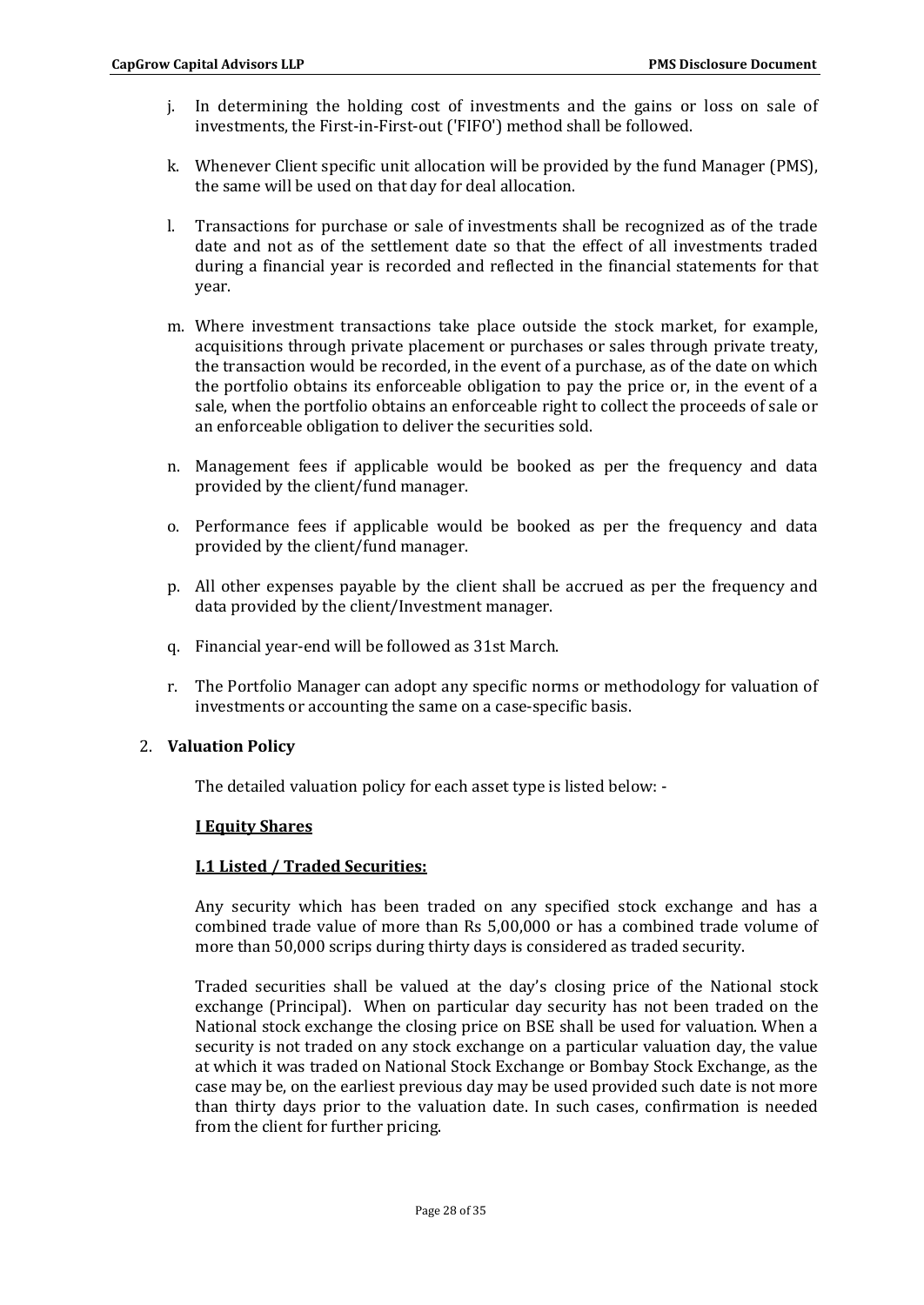### **I.2 Un-Listed / Thinly Traded Securities by way of Corporate Action:**

In case the security is not traded on any exchange, in exceptional circumstances such as merger and acquisitions and interim period, restructuring of the company and the interim period of non-trading, and similar other exceptional circumstances, it shall be valued 'in-good faith' by the PORTFOLIO MANAGER on the basis of appropriate valuation methods.

## **I.3 Rights Offer:**

Until the rights shares are traded, each rights share shall be valued as Ex- Rights price minus Rights Offer price. In case the Offer price is higher than the Ex- Rights price, rights share shall be valued at 'Nil".

Until they are traded, the value of "rights" shares shall be calculated as:

Value of rights = Market closing price of underlying security – Allotment price

If the Rights gets traded, then the traded price will be considered for valuation. Once traded price has been considered and the rights do not trade subsequently, the rights will continue to be valued at the last traded price (not more than 30 days).

The above valuation prices are to be used till the date of allotment. From the date of allotment, the security shall be valued at the exchange closing price.

### **I.4 Buy-Back of the Securities**

If a company offers to buy back a hundred percent of the shares tendered, then shares will be valued at the price of buyback and ignoring the market price. Else, the market price of the security will be considered for valuation till formal confirmation of acceptance of shares tendered under the buy-back scheme. The Quantum of shares accepted under buyback will be accounted as a sale trade.

### **I.5 ADR/GDR**

ADR and GDR will be valued based on the closing price in the principal stock exchange.

### **I.6 Warrants**

Non-Traded Warrants shall be valued at cost till it gets traded.

Traded Warrants (fulfilling the traded security criteria) shall be valued based on the closing price.

In case, the amount payable on exercise of the warrants is higher than the value of the share, the value of the warrants is to be taken as zero.

Value of Warrant = [Value of share on the exercise of the warrant - exercise price]

### **I.7 Preference Shares**

Traded preference shares shall be valued in the same manner as traded equity shares. Non-traded preference shares (i.e. not traded for 30 days) or unlisted preference shares to be valued at cost.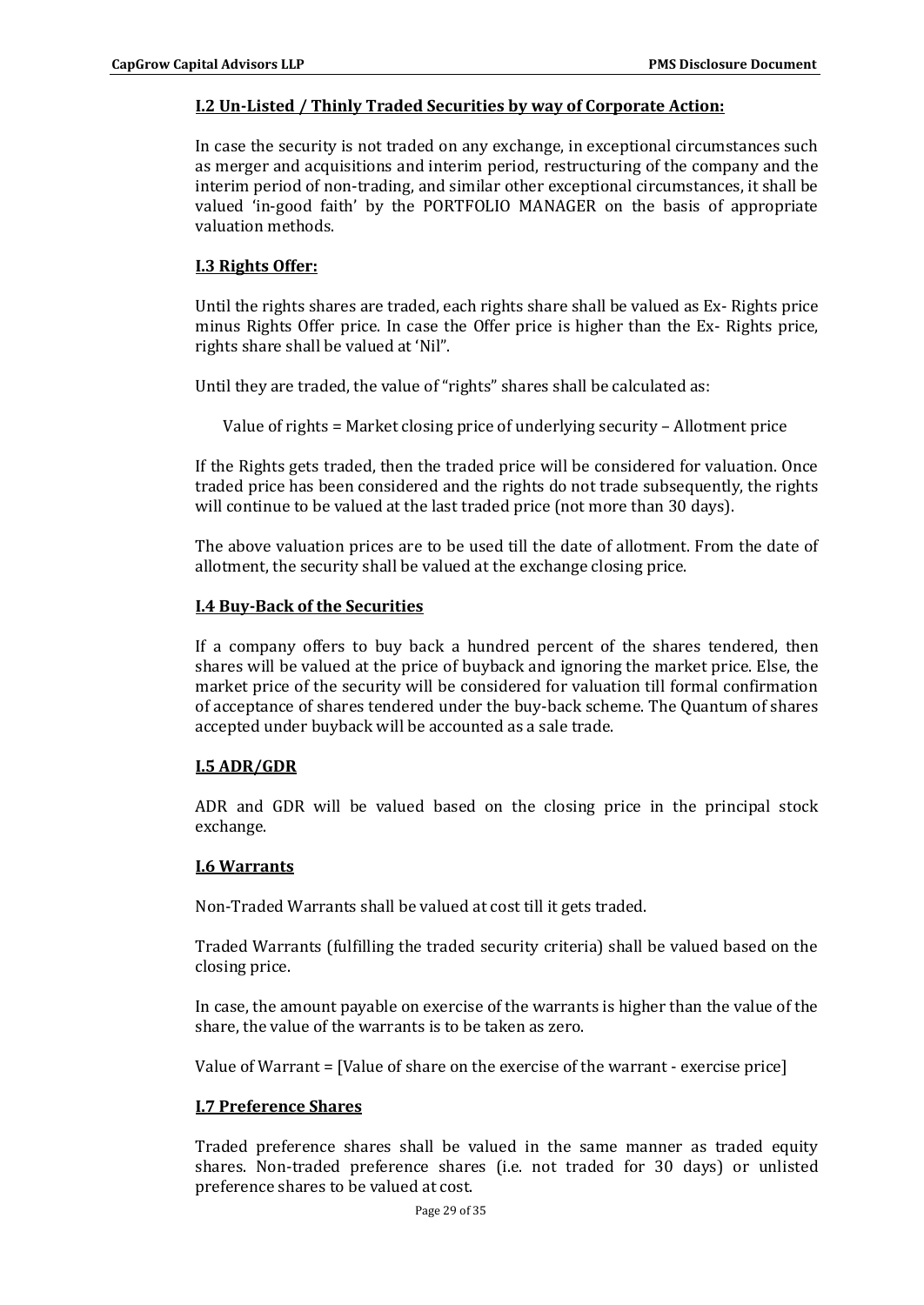# **II Futures & Options**

Market values of traded open future/options contracts shall be determined with respect to the exchange on which it is contracted originally, i.e., a future/option contracted on the National Stock Exchange (NSE) would be valued at the Settlement price of future and the Closing price for option on the NSE. In such a case, the price of the same future/option series on the Bombay Stock Exchange (BSE) cannot be considered for the purpose of valuation.

# **III Debt & Money Market Instruments**

Valuation for all debt instruments will be done as per the prices sent by ICRA.

If the same is not available with the agencies, then the valuation will be done as per the terms agreed with KOTAK

Equity Linked Bonds will be valued at cost.

# **IV Investments in Mutual Fund Units**

- 1. All investments in Mutual Fund Schemes shall be identified Plan wise.
- 2. Every Mutual Fund declares NAV of all its schemes for the plans/options under that scheme separately.
- 3. Every Mutual Fund declares NAV on daily basis. This NAV is declared at 8.00 pm every day. It is therefore imperative that the NAV adopted for the purpose of valuation would be the NAV as available on the immediately previous day to summarize the valuation of Mutual Fund Units would be on the T-1 day, i.e., NAV of the immediately preceding NAV date.

# **V REITS/ REAL ESTATE INVESTMENTS:**

Valuation will be done as per PORTFOLIO MANAGER's Discretion.

3. Books of accounts would be separately maintained in the name of the client as are necessary to account for the assets and any additions, income, receipts, and disbursements in connection therewith as provided under SEBI (Portfolio Managers) Regulations, 2020.

# 4. **Audit**

- a. The Portfolio accounts of the Portfolio Manager shall be audited annually by an independent chartered accountant and a copy of the certificate issued by the chartered accountant shall be given to the client.
- b. The client may appoint a chartered accountant to audit the books and accounts of the Portfolio Manager relating to his transactions and the Portfolio Manager shall co-operate with such chartered accountant in course of the audit.

**The Accounting Policies and Standards as outlined above are subject to changes made from time to time by Portfolio Manager. However, such changes would be in conformity with the Regulations.**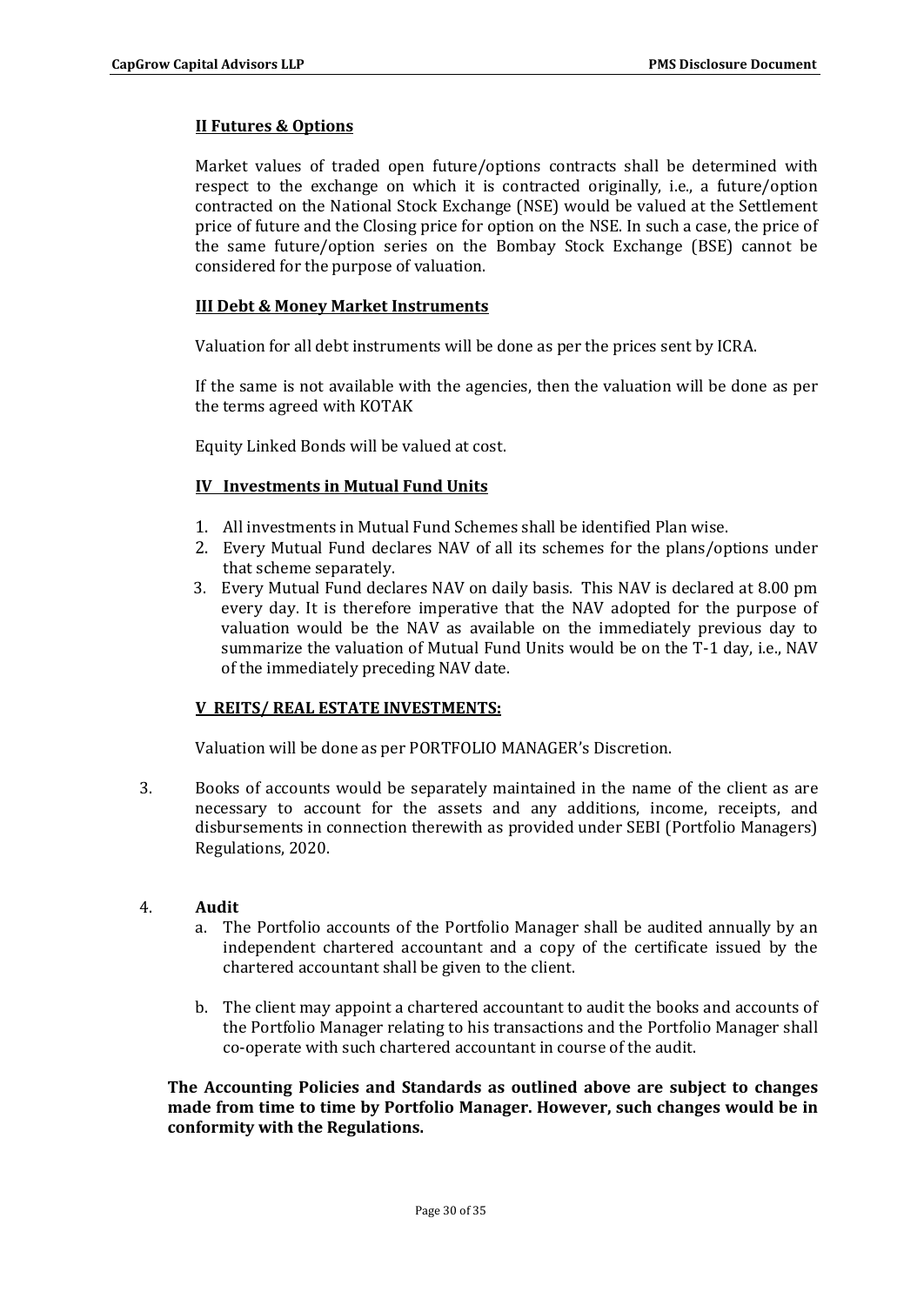### **14) Agreement:**

- 1. The Portfolio Manager before taking up an assignment of management of funds or portfolio of securities on behalf of the client, enters into an agreement in writing with such client clearly defining the inter se relationship and setting out their mutual rights liabilities and obligations relating to the management of funds or portfolio of securities, containing such details as per the regulations.
- 2. The money or securities accepted by the portfolio Manager shall not be invested or managed by the Portfolio Manager except as mentioned in terms of the agreement between the Portfolio Manager and the client.
- 3. The Portfolio Manager shall not change any terms of the agreement without the prior written consent of the client.
- 4. Generally, the term of the PMS Agreement shall initially be for a period of one year from the Activation Date ("Term") or longer if agreed mutually and, unless terminated by either Party in accordance with the terms of the PMS Agreement, shall be deemed to be automatically renewed from the next day of the date of expiry of the Term on such terms and conditions as may be mutually agreed upon by the Parties in writing, till any further communication by either of the party to terminate the same. The Client shall be entitled to terminate the PMS Agreement before the expiry of the term according to the terms/clauses specified in the said agreement.

## **15)Termination of Agreement:**

- 1. Notwithstanding anything contained above, the funds or securities can be withdrawn or taken back by the client before the maturity of the contract under the following circumstances, namely
	- a. Voluntary or compulsory termination of portfolio management services by the Portfolio Manager or the client.
	- b. Suspension or cancellation of the certificate of registration of the Portfolio manager by the Board.
	- c. Bankruptcy or liquidation of the Portfolio Manager.
- 2. There shall be written intimation about such termination by the terminating party.
- 3. On termination of the agreement, the Portfolio Manager shall give a detailed statement of accounts to the client and settle the account with the client as agreed in the agreement.

# **16)Disclaimer by Portfolio Manager:**

Prospective investors should review / study this Disclosure Document carefully and in its entirety and shall not construe the contents hereof or regard the summaries contained herein as advice relating to legal, taxation, or financial / investment matters and are advised to consult their own professional advisor(s) as to the legal, tax, financial or any other requirements or restrictions relating to the subscription, gifting, acquisition, holding, disposal (sale or conversion into money) of Portfolio and to the treatment of income (if any), capitalization, capital gains, any distribution, and other tax consequences relevant to their portfolio, acquisition, holding, capitalization, disposal (sale, transfer or conversion into money) of portfolio within their jurisdiction of nationality, residence, incorporation, domicile etc. or under the laws of any jurisdiction to which they or any managed funds to be used to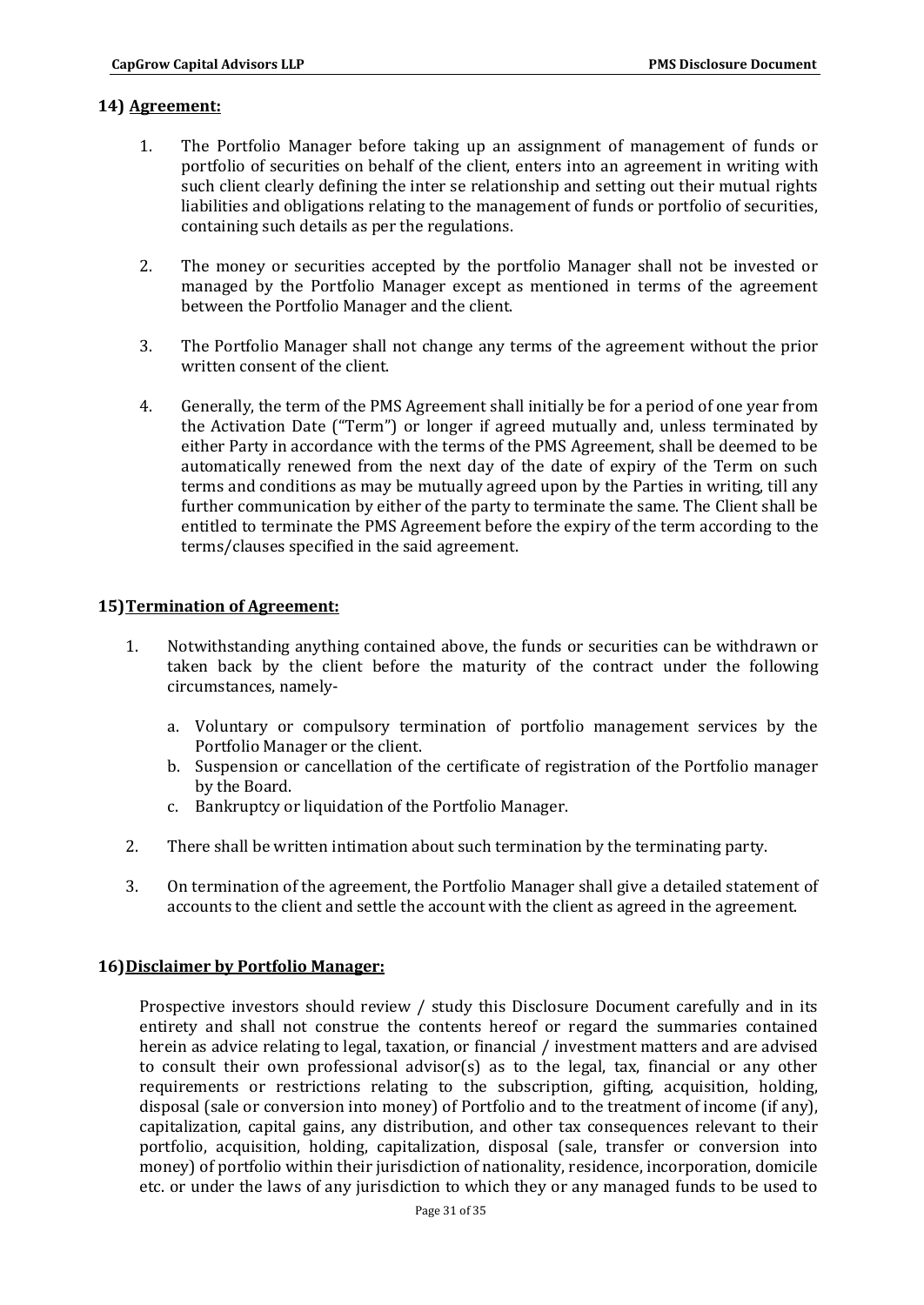purchase/gift portfolio of securities are subject, and also to determine possible legal, tax, financial or other consequences of subscribing / gifting, purchasing or holding portfolio of securities before making an investment.

### **17)Investor Services:**

(i) The details of the investor relation officer who shall attend to the investor queries and complaints are mentioned here below:

| Name of the person                 | Mr. Rajesh Shah                           |
|------------------------------------|-------------------------------------------|
| Designation                        | Compliance Officer                        |
| Address                            | 203-A, Gitanjali Arcade, 2nd Floor,       |
|                                    | Above SVC Bank & INDIAN Bank, Nehru Road, |
|                                    | Vile Parle (E), Mumbai - 400057.          |
| Email                              | rajesh@capgrowcapital.com                 |
| <b>Investor Grievance Email ID</b> | grievance@capgrowcapital.com              |
| Telephone                          | +91-9930131490                            |
|                                    |                                           |

The official mentioned above will ensure prompt investor services. The portfolio manager will ensure that this official is vested with the necessary authority, independence, and means to handle investor complaints.

## (ii) **Grievance's redressal and Dispute settlement mechanism.**

Grievances, if any, that may arise pursuant to the Portfolio Management Services Agreement entered into shall as far as possible be redressed through the administrative mechanism by the Portfolio Manager and are subject to SEBI (Portfolio Managers) Regulations 2020 and any amendments made thereto from time to time. However, all the legal actions and proceedings are subject to the jurisdiction of the court in Mumbai only and are governed by Indian laws.

The Portfolio Manager will endeavor to address all complaints regarding service deficiencies or causes for grievance, for whatever reason, in a reasonable manner and time. If the Investor remains dissatisfied with the remedies offered or the stand taken by the Portfolio Manager, the investor, and the Portfolio Manager shall abide by the following mechanisms: -

All disputes, differences, claims, and questions whatsoever arising between the Client and the Portfolio Manager and/or their respective representatives shall be settled in accordance with the provision of The Arbitration and Conciliation Act, 1996 or any statutory requirement, modification, or re-enactment thereof for the time being in force. Such arbitration proceedings shall be held at Mumbai or such other place as the Portfolio Manager thinks fit.

Alternatively, with effect from September 2011, SEBI has launched a new web-based centralized grievance system called SCORES i.e., SEBI Complaints Redressal System, for online filing, forwarding, and tracking of resolution of investor complaints. The Client may also make use of the SCORES facility for any escalations on redressal of their grievances. Following is the link to visit the website and inform their dispute/complaints against the company. https://scores.gov.in/scores/complaintRegister.html

SEBI vide press release PR No. 80/2012 dated 30th August 2012 has extended its toll-free helpline service for Investors (1800 22 7575 / 1800 266 7575) to Saturday and Sunday from the existing Monday to Friday. The service on Saturday and Sunday would be available initially to investors from all over India in English, Hindi, Marathi, and Gujarati from 9:30 a.m. to 5:30 p.m. For any queries/ feedback or assistance, the Client may also e-mail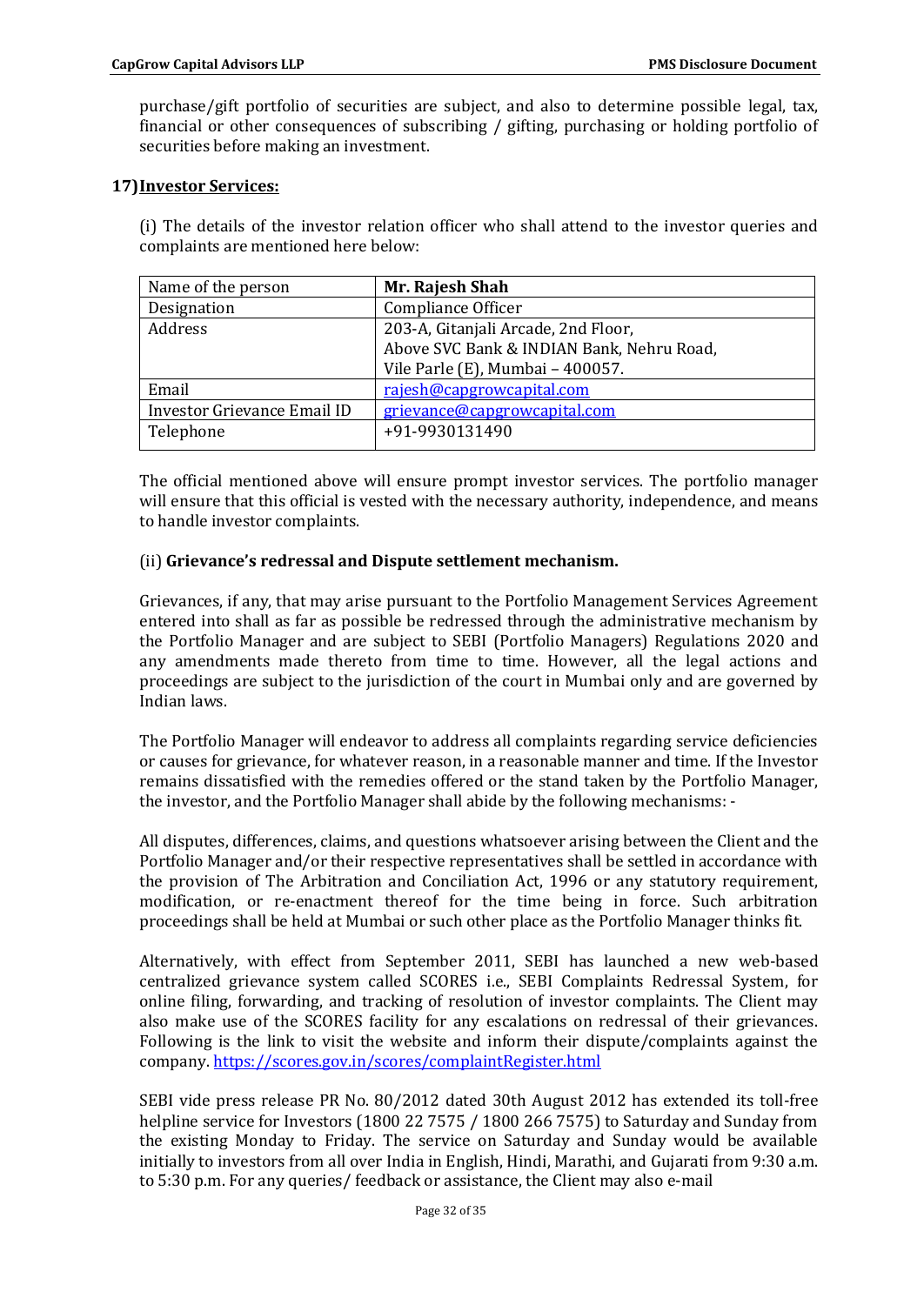## **Arbitration:**

The agreement with the client shall be governed by construed and enforced in accordance with the laws of India. Any dispute with the client shall at first be settled by mutual discussion, failing which the same will be referred to and settled by arbitration in accordance subject to the provisions of the Arbitration and Conciliation Act, 1996 or any statutory modification/enactment thereof for the time being in force. A sole arbitrator will be appointed by mutual consent of the portfolio manager and the client. The arbitration shall be held in Mumbai and be conducted in the English language. Any action or suit involving the agreement with a client or the performance of the agreement by either party of its obligations will be exclusively in courts located at any place in India subject to the jurisdiction clause in the portfolio agreement.

# **18)Anti-Money Laundering Compliances:**

The Government of India has put a policy framework to combat money laundering through the Prevention of Money Laundering Act, 2002 (PMLA 2002). PMLA 2002 and the Rules notified thereunder (PMLA Rules) came into effect from July 1, 2005. Director, FIU-IND, and Director (Enforcement) have been conferred with exclusive and concurrent powers under relevant sections of the Act to implement the provisions of the Act. Consequently, SEBI has mandated that all registered intermediaries formulate and implement a comprehensive policy framework on anti-money laundering and adopt 'Know Your Customer's (KYC) norms.

Further, SEBI vides Circular No. SEBI/HO/MIRSD/DOS3/CIR/P/2018/104 dated **October 15, 2019** (which supersedes all the earlier circular) issued a '**Master Circular for Guidelines on Anti Money Laundering (AML) Standards and Combating the Financing of Terrorism (CFT) /Obligations of Securities Market Intermediaries under the Prevention of Money Laundering Act, 2002 and Rules frame thereunder**' consolidating all the requirements/instructions/obligations of Securities Market Intermediaries.

Accordingly, the investors should ensure that the amount invested by them is through legitimate sources only and does not involve and are not designed for the purpose of any contravention or evasion of any Act, Rules, Regulations, Notifications or Directions of the provisions of Income Tax Act, Prevention of Money Laundering Act, Anti-Corruption Act and or any other applicable laws enacted by the Government of India from time to time. The Portfolio Manager is committed to complying with all applicable anti-money laundering laws and regulations in all of its operations. Accordingly, the Portfolio Manager reserves the right to reject or refund or freeze the account of the client if the client doesn't comply with the internal policies of the Portfolio Manager or any of the Applicable Laws including the KYC requirements.

The Portfolio Manager shall not be held liable in any manner for any claims arising whatsoever on account of freezing the account/rejection or refund of the application etc. due to non-compliance with the provisions of any of the aforesaid Regulations or Applicable Laws.

Investors are requested to note that KYC is mandatory for all investors. SEBI vide circular no. MIRSD/SE/Cir-21/2011 dated October 5, 2011, and CIR/MIRSD/ 11/2012 dated September 5, 2012, has mandated that the uniform KYC form and supporting documents shall be used by all SEBI registered intermediaries in respect of all new clients from January 1, 2012. Further, SEBI vides circular no. MIRSD/Cir-23/2011 dated December 2, 2011, has developed a mechanism for centralization of the KYC records in the securities market to bring about uniformity in securities markets.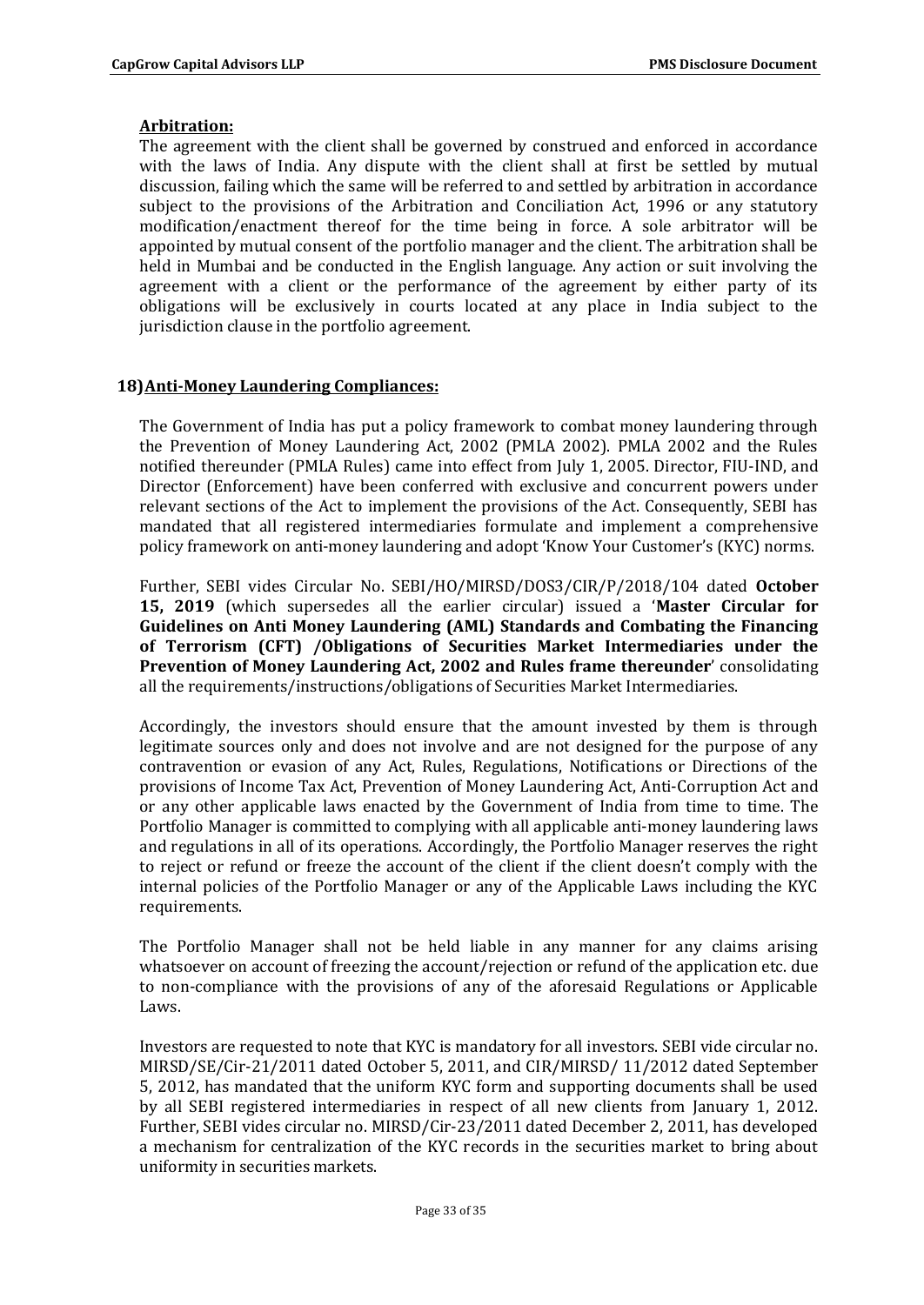Accordingly, KYC registration is being centralized through KYC Registration Agencies (KRA) registered with SEBI. Thus, each investor has to undergo a uniform KYC process only once in the securities market and the details would be shared with other intermediaries by the KRA. Applications shall be liable to be rejected if the investors do not comply with the aforesaid KYC requirements.

As per the 2015 amendment to PML (Maintenance of Records) Rules, 2005 (the rules), every reporting entity shall capture the KYC information for sharing with the Central KYC Records Registry in the manner mentioned in the Rules, as per the KYC template for 'Individuals' finalized by CERSAI. Accordingly, the KYC template finalized by CERSAI shall be used by the registered intermediaries as Part I of AOF for individuals.

Further, in terms of Rule 9 (1A) of the PML (Maintenance of Records) Rules, 2005 (the rules) and, as per the circular/guidelines issued by the respective regulator, every reporting entity shall capture the KYC information pertaining to Legal Entities from 01st April 2021.

| Sr.<br>No.     | <b>Name</b>                                | <b>SEBI Registration No</b> |
|----------------|--------------------------------------------|-----------------------------|
| 1              | Kim - Eng Securities India Pvt. Ltd        | INZ000010538                |
| 2              | Emkay Global Financial Services Ltd        | INZ000203933                |
| 3              | Edelweiss Broking Ltd.                     | INZ000005231                |
| $\overline{4}$ | Keynote Capitals Limited                   | INZ000241530                |
| 5              | <b>IIFL Securities</b>                     | INZ000164132                |
| 6              | <b>Kotak Securities</b>                    | INZ000200137                |
| $7^{\circ}$    | Phillip Capital                            | INZ000169632                |
| 8              | <b>FRR Shares</b>                          | INZ000279232                |
| 9              | <b>JM</b> Financial                        | INZ000195834                |
| 10             | Arihant Capital Markets Ltd.               | INZ000180939                |
| 11             | Ambit Wealth Pvt. Ltd.                     | INZ000259334                |
| 12             | Haitong Securities India Private Limited** | INZ000026435                |

### **19)List of Approved Share Brokers involved for Portfolio Management activities:**

### **20)General:**

The portfolio manager and the client can mutually agree to be bound by specific terms through a written two-way agreement between themselves in addition to the standard agreement.

The Portfolio Manager has outsourced Fund accounting and Custodian activity to Kotak Mahindra Bank Limited. The necessary agreements with Kotak Mahindra Bank are in place.

### **For CapGrow Capital Advisors LLP**

**Mr. Arun Malhotra Mr. Rajesh Shah Designated Partner Sexually Resignated Partner Resignated Partner** Place: Mumbai Date: 07.03.2022